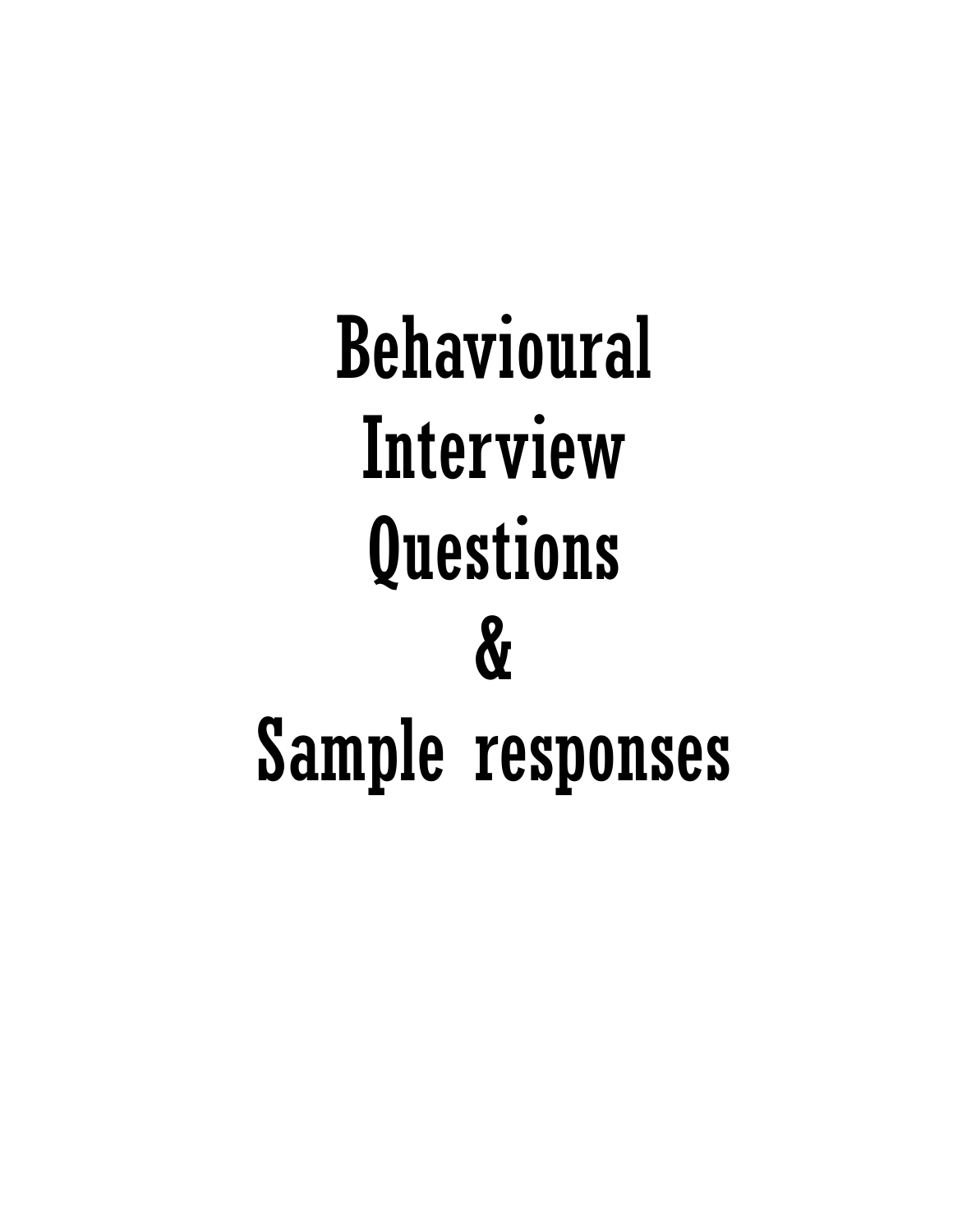



# *For every question please note the responses are just suggestions.*

*Also, remember the S-A-R (situation-action-result) technique and see a sample S-A-R story.*

## **Describe a situation in which you were able to use persuasion to successfully convince someone to see things your way?**

### *Sample excellent response:*

Recently my company asked for bids on a phone system for our new college campus. Two companies came in very close with their bids, and most of my department wanted to go with a vendor that we have used in the past. After I looked over the proposals, it was clear that this was the wrong decision. So, I talked individually with each member of our staff and was able to change their minds and get the best product that would save money and provide the highest quality.

## **Describe an instance when you had to think on your feet to extricate yourself from a difficult situation.**

### *Sample excellent response:*

When I was a resident assistant at my college, a student I did not know asked me if he could use my phone to call another room. Although I did not know the student, I allowed him into my room. He used the phone and in the course of his conversation, he stated that he had just come from a fraternity party and was high from taking some drugs. Well after his conversation, I had to enforce the student conduct code by writing him up. He became very hostile towards me and would not give me any identification or information. I stood in the doorway to prevent him from leaving. I noted the serial numbers on his keys, so when the situation got to the point where I felt unsafe, I allowed him to leave. I still performed my job without jeopardizing my or his physical welfare.

## **Give me a specific example of a time when you used good judgment and logic in solving a problem.**

#### *Sample excellent response:*

I had a client come into the bank where I worked and request a \$5,000 personal loan to "pay off some bills." In the customary review process, I determined that what was really needed was a \$25,000 debt-consolidation loan. Rather than giving the customer a "quick-fix" to the problem, I logically solved the problem in a way that was in the best interest of both the bank and the client.

## **By providing examples, convince me that you can adapt to a wide variety of people, situations and environments.**

#### *Sample excellent response:*

I've shown my ability to adapt by successfully working in several very different jobs. For example, I lived with a native family in Costa Rica. I worked as a nanny for a famous writer in Cape Cod. I was responsible for dealing with Drug Court participants. And I catered to elite country-club clientele. I did it all well and had no trouble adapting.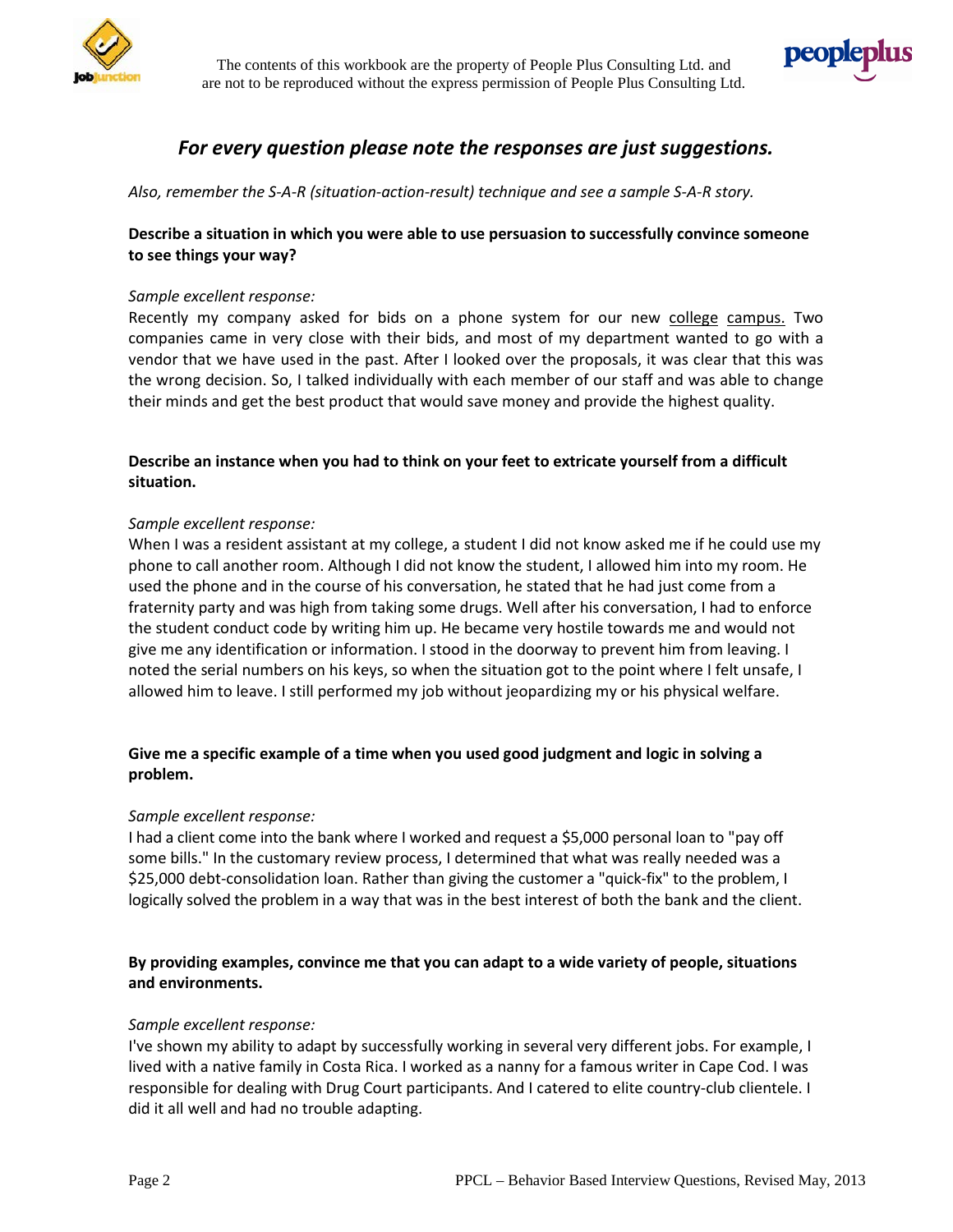



## **Describe a time when you were faced with problems or stresses that tested your coping skills.**

#### *Sample excellent response:*

Arriving at the language school I was attending in Costa Rica in the middle of the night with very minimal Spanish-language skills, I found my way to a very small town with no street addresses or names and found my temporary residence. I was scared, but I handled the situation very well, very calmly. In very stressful situations, I am always the one in the group to stay calm and focused. My friends, family, and professors have always said that I am an oasis of calm in a storm.

#### **Give an example of a time in which you had to be relatively quick in coming to a decision.**

#### *Sample excellent response:*

This happens often in the IT industry, but one recent example was when we had a core backbone switch die. It died at the worst possible time -- during exams -as they always seem to do, and I needed to get it back up and running quickly. I analyzed the logs and system status, and using my previous experience, I made some quick decisions that rectified the problem and got the equipment back up only minutes later.

## **Describe a time when you had to use your written communication skills to get an important point across.**

### *Sample excellent response:*

As an Administrative Coordinator, I had a staff of 27 students. Having such a large student staff all working different shifts and having varying class schedules meant that meetings could not be held with everyone at one time. I needed to communicate with everyone about important policies and information often, so I came up with the idea of designing a Web page for my staff with written announcements. Each Desk Assistant was required to check the Web page daily at the beginning of his/her shift. I also sent email communications by a distribution list that allowed each Desk Assistant to keep informed about anything. The one situation that stands out in my mind is a lastminute summer camp that decided to come in a day early with only one day's notice. I had no staff scheduled to check in the camps or to organize the keys. I posted an update to the Web page and sent an email. Within four hours, I had the following day completely staffed and desk assistants there to organize room keys for the campers that night.

#### **Give me a specific occasion in which you conformed to a policy with which you did not agree.**

#### *Sample excellent response:*

When I worked at Home Depot as an assistant manager, I was always looking for way to boost my employees' morale. Unloading trucks is a very routine and physical job and can become very boring and exhausting, so to improve the unloaders' attitude toward their duties and make the best of the situation, I put a radio in the receiving dock. It worked; however, the district manager did not approve of the radio in the workplace even though it did not interfere with any set policy of company objectives. The radio was also out of any areas where customers would hear the music. I did not agree with my DMs decision to remove the radio; however, I understood his point of view once he explained it to me and promptly complied to his request. The employees were not happy that their radio was gone, so I found an alternative method of reward and morale boosting by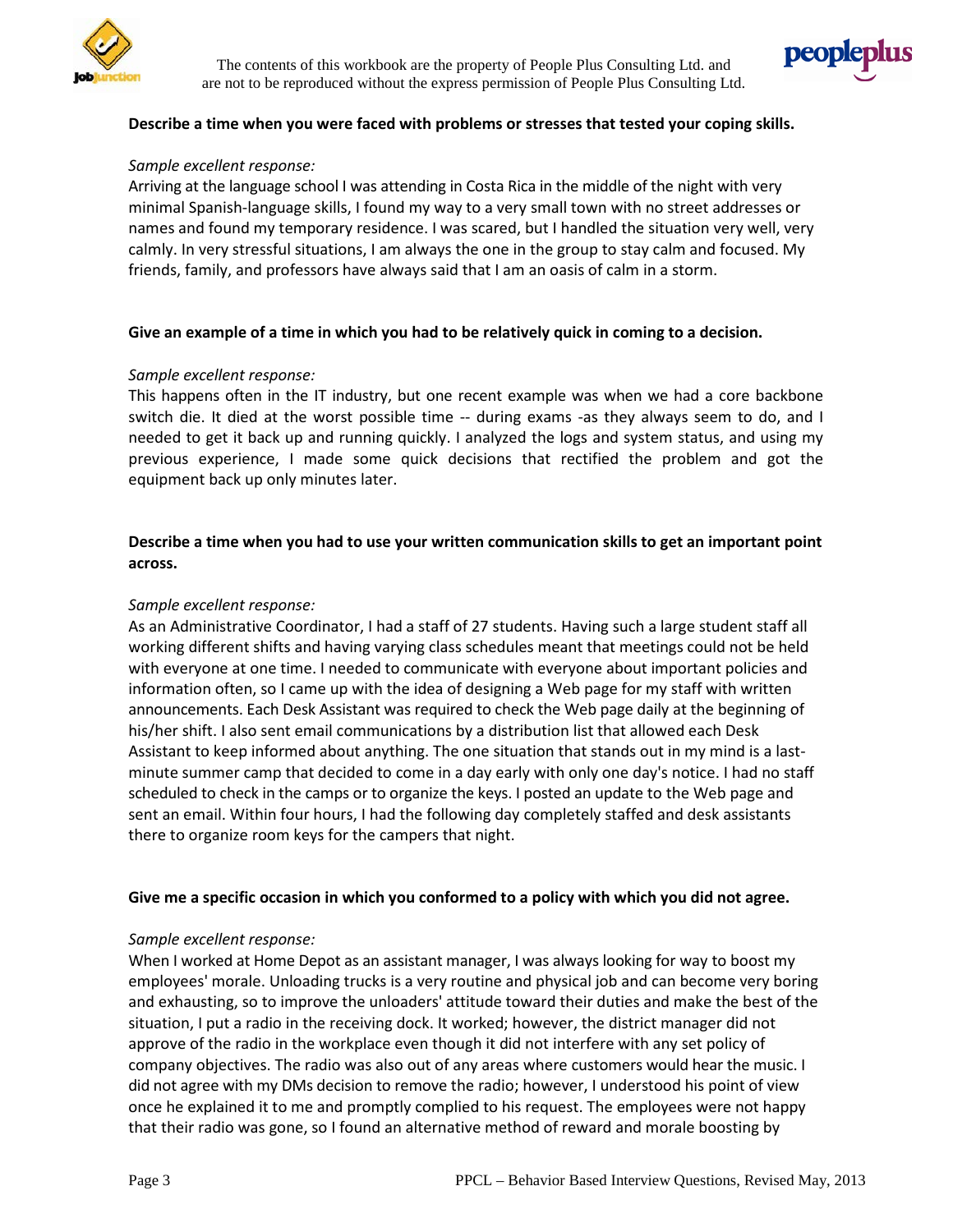



implementing a program in which we provided lunch for the unloaders from any restaurant of their choice if they unloaded the trucks faster than normal. This program succeeded by increasing their unloading time from 2 1/2 hours to only 1 1/2, a savings in payroll of 8 percent of sales for that shift.

## **Give me an example of an important goal which you had set in the past and tell me about your success in reaching it.**

## *Sample excellent response:*

As a senior in high school, my goal was to attend college and play college golf. But I was nowhere near the player I needed to be able to play or even get on the team. So over that summer I worked on my golf game to the point where I won almost every tournament I entered. I spent every hour I had during the day to make myself a better all-around player. I eventually walked on my freshmen year and was exempted from qualifying because I played so well in my first outing.

## **Describe the most significant or creative presentation that you have had to complete.**

## *Sample excellent response:*

The most significant presentation I have ever had to present was at a national research symposium. I was presenting research I had completed on digital analysis of mammograms and had to present to a panel of more than 100 judges who were at the top of their field. I focused on the research, which could sell itself, and just let the information flow. It went over very well, and I received many more invitations to present the research, including on national television.

## **Tell me about a time when you had to go above and beyond the call of duty in order to get a job done.**

## *Sample excellent response:*

Although I had already punched out, I stayed behind to help a colleague solve a problem. A customer was very angry as he had waited very long for his coffee. My colleague was new, she was quite slow. I came out and explained things to the customer. Although he was very angry at first, I just listened to him and told him that we try to bring our best out to each customer who walks in to our store. After a one-hour discussion, he left with a happy face and was satisfied. [Submitted by "Fizah."]

## **Give me an example of a time when you were able to successfully communicate with another person even when that individual may not have personally liked you (or vice versa).**

## *Sample excellent response:*

During my time in the theater, I had one director with whom I absolutely did not work well. However, because of my track record, she would assign me as stage director and/or assistant director. I was usually involved in the day-to-day operations of the play and the details of how the play would be performed. I handled the operation for the play by directing scenes the best way I could and then showing them to her for approval. If she did not like the way a scene worked, I gave her my opinion as to why it should be my way. If we still could not compromise, I would follow her directions to the best of my ability. Understanding that people don't usually have malicious intentions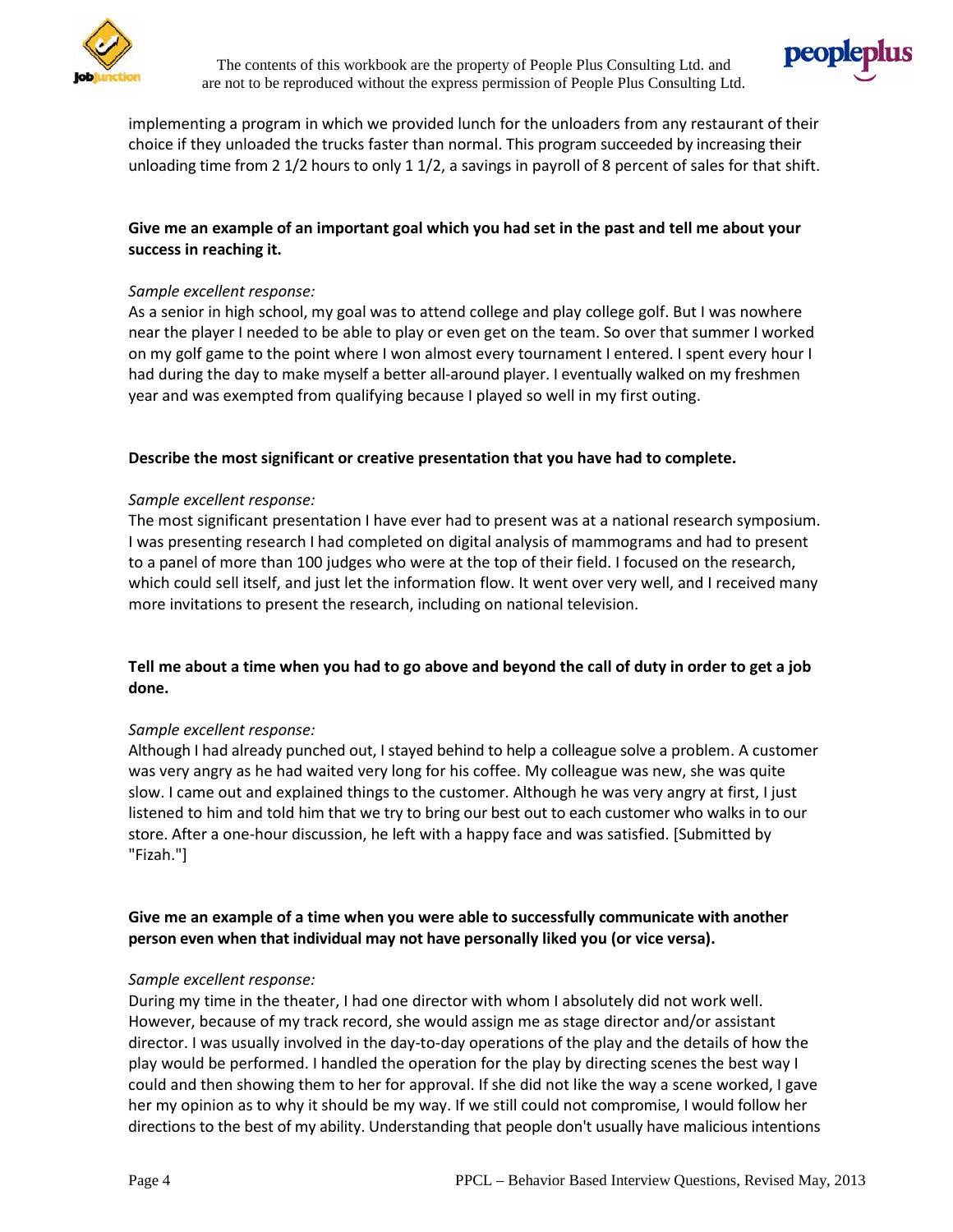



is key, and understanding that you will never be able to convince some people that your way is right is the best way to avoid conflict and still get the job done.

## **Sometimes it's easy to get in "over your head." Describe a situation where you had to request help or assistance on a project or assignment.**

#### *Sample excellent response:*

It's impossible to know everything in the IT field because of rapidly changing technology, so recently when we were having troubles with our circuit emulation over our ATM network, I had to call in some engineers from North Carolina to come help me out. The nice thing about asking for help is that when you get the assistance, you can learn from what you are told and apply it to future situations.

## **Give an example of how you applied knowledge from previous coursework to a project in another class.**

### *Sample excellent response:*

Last semester I was taking a microeconomics and a statistics course. One of the microeconomics projects dealt with showing the relationship between the probability that customers would stop buying a product if the price was raised a certain amount. Through what I learned in statistics I could find the median where the price was the highest and still kept most of the customers happy.

## **Describe a situation where others you were working with on a project disagreed with your ideas. What did you do?**

#### Sample *excellent response:*

I was on a project team in a business class in my freshman year in college, the group brainstormed ideas for the video we were assigned to produce, and everyone but me was leaning toward an idea that would be easy. I suggested instead an idea that would be more difficult but would be something different that no other group would be doing. I used my communications skills to persuade the rest of the group to use my idea. During the project, we really learned what teamwork was all about, became a close team, and ended up putting a lot of hard work into the project. All the team members ended up feeling very proud of the video, and they thanked me for the idea -- for which we earned an A.

## **Describe a situation in which you found that your results were not up to your professor's or supervisor's expectations. What happened? What action did you take?**

## *Sample excellent response:*

Recently I was asked to put together a proposal for a migration of network systems. Misunderstanding my boss, I thought it was just an informal paper. When I presented it to him days later, he was upset with the quality since it had to be presented to our VP. I explained my misunderstanding, apologized, reworked the paper, and had it back to him with enough time for him to review it before he presented it successfully at the meeting.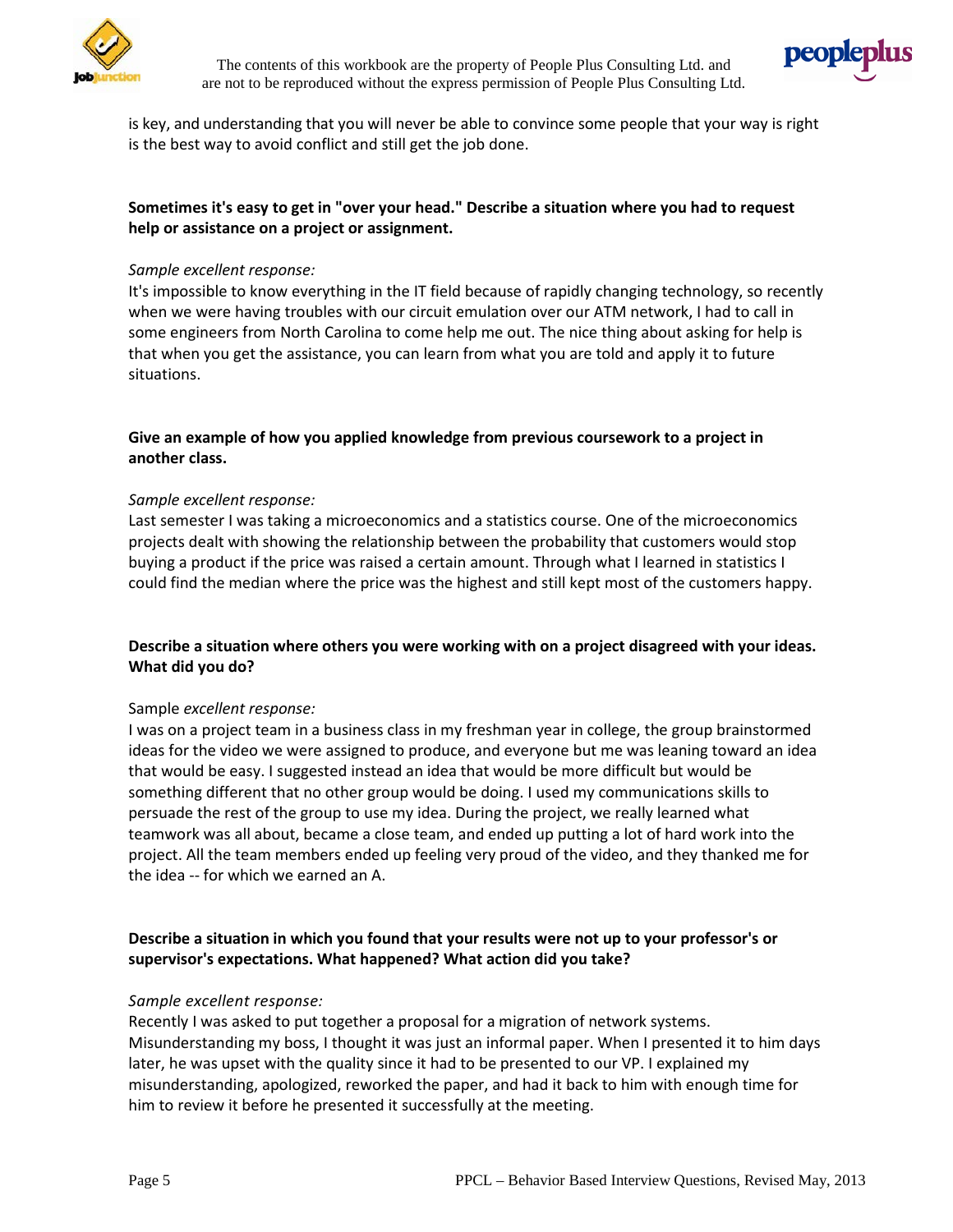



**Tell of a time when you worked with a colleague who was not completing his or her share of the work. Who, if anyone, did you tell or talk to about it? Did the manager take any steps to correct your colleague? Did you agree or disagree with the manager's actions?**

### *Sample excellent response:*

During a group project in college, we had one member who would do no work whatsoever. The project was to compare and contrast four companies in a single industry, so his work was vital. We first discussed the situation and asked for the bare-bones minimum of what we needed from him. We got just below that. As a result we as a group went to the professor and told her our situation -not expecting or requesting action -- just informing her the situation we were dealing with. Then we as a group split up the non-contributor's work, and completed our work collectively on his share. In phase two in which we analyzed the information and reported how each of our companies fared compared to the others, we did not get a paper from the group member. As a result, we told the professor that we had our work done, and were willing to do the extra paper but that we would rather spend time polishing our own work, and not picking up slack. She agreed and said to focus on the three companies we had compiled the most info on while not entirely neglecting the fourth. The papers came out very well, but were understandably weak when comparing the fourth company. The professor understood, and we received the grades we deserved. I was pleased with our teamwork and the way we handled the situation.

### **Describe a situation in which you had to arrive at a compromise or guide others to a compromise.**

### *Sample excellent response:*

My first semester in college, I was a political-science major. My introductory government class professor had a differing political view than I. We disagreed on everything, and many classes were filled with criticizing each others' view. However, on one test I answered a question with the view I believe in, and she marked it wrong. So I asked her how an opinion can be wrong, and she said because her opinion is the way she taught it in class. I pointed out that my answer showed I understood the concepts of the question. She agreed, and I also agreed not be so combative in answers on tests. Compromise is the key to problem resolution.

#### **What steps do you follow to study a problem before making a decision.**

#### *Sample excellent response:*

Following standard models for problem-solving and decision-making can be very helpful. Here are the steps and how they helped me solve a problem with a group project:

- 1. Define the problem to be solved and decision to be made. For a project in an introductory management class the assignment was to report on the corporate structure and financial situation of a couple of companies. The decision to be made was what companies to profile and how to present the information.
- 2. Gather the necessary information. Some group members wanted to report on automakers, while others wanted to do electronics firms. We gathered information on both types of company.
- 3. List all possible choices. We made lists of companies in both categories.
- 4. Consider possible outcomes for each choice. We decided that a report about car companies could have a positive outcome, but one about electronics firms might be more futuristic with high-tech products such as HDTV, video game consoles, and DVD players.
- 5. Check out how you feel about each of the choices. Given that this was a group project, we had to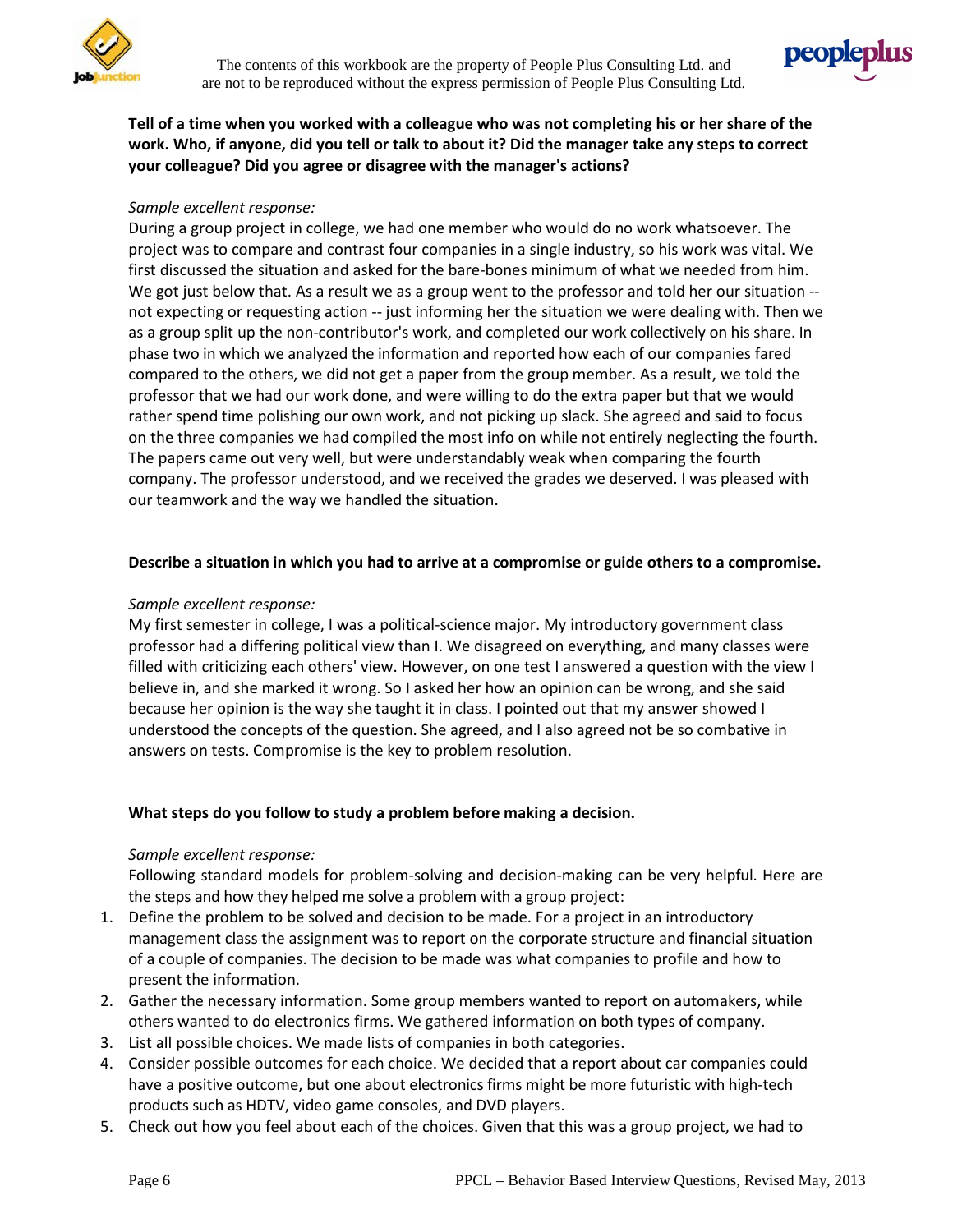



consider the feelings of all group members.

- 6. Relate the choices to your values and priorities. Again, all group members weighed in on their values and priorities.
- 7. From the possible alternatives, choose one. We decided that we'd do electronics companies because we could bring in products from each company and show what lies ahead.
- 8. Commit yourself to your chosen decision and disregard the others. Concentrate your energies in one direction. Once we made our decision, we focused all our work on electronics forms.
- 9. Take steps to turn your decision into positive action. All group members got interested in how the companies were doing.
- 10. Evaluate your progress from time to time. Change your decision if necessary. We were pleased with our progress and didn't feel a need to change our decision. We got an A on the project.

## **We can sometimes identify a small problem and fix it before it becomes a major problem. Give an example(s) of how you have done this.**

### *Sample excellent response:*

When I worked in a large retail store, the standard procedure was to leave a product on the shelf until it ran out, then place more items out. This practice obviously wasted a lot of man-hours. Of interest particularly to me were the air conditioners. Not only did I have to put the heavy thing on the shelves, but they were selling at a very high rate. So if somehow AC units ran out on a day in which I could not restock them, they would not be available to customers. As a result I started making a list of products (including the AC units) that the overnight stock people could put on the shelves. As a result, the people on duty always had a job to do, so labor hours were not wasted, and the shelves were always stocked full of product.

**In a supervisory or group leader role, have you ever had to discipline or counsel an employee or group member? What was the nature of the discipline? What steps did you take? How did that make you feel? How did you prepare yourself?**

#### *Sample excellent response:*

As president of a community-service organization, I was faced with a board member not carrying out his duties as management development vice president. I consulted with him as to what we could do together to fix the problem. We agreed that he really couldn't devote the time that it took to carry out certain projects, and he ended up resigning his position, but he also stated he would help his replacement in whatever capacity he could. It made me feel as though we had come to the conclusion together, rather than him thinking I was criticizing his performance, which was not the case. I had a plan of action and carried it out successfully.

**Recall a time from your work experience when your manager or supervisor was unavailable and a problem arose. What was the nature of the problem? How did you handle that situation? How did that make you feel?**

#### *Sample excellent response:*

My supervisor was absent once when I was in charge of a soccer game. An actual assault took place at the game. A player hit the referee. With no supervisor to turn to, I immediately called the police, who quickly restored order to the situation. I felt I made an effective decision.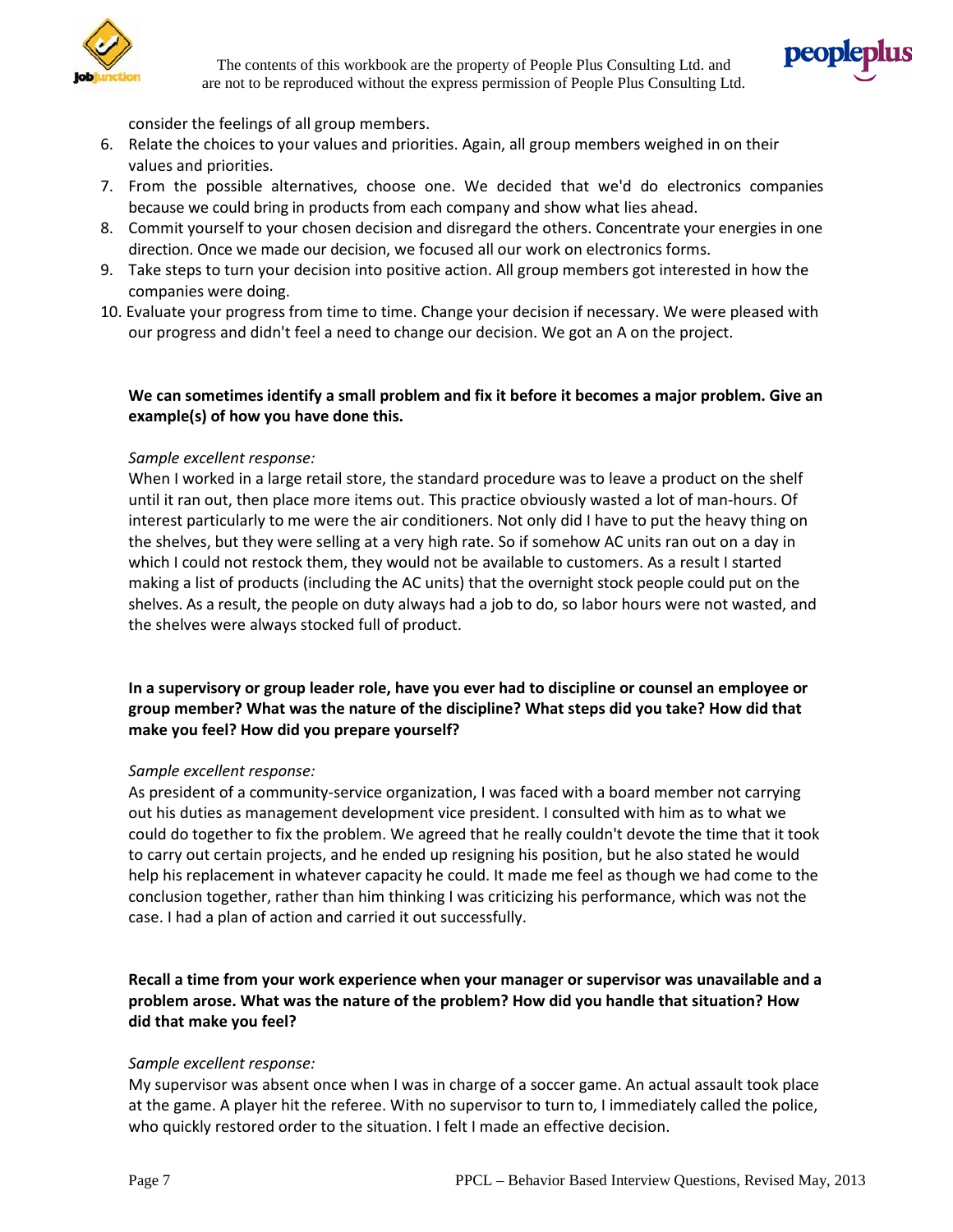



## **Recall a time when you were assigned what you considered to be a complex project. Specifically, what steps did you take to prepare for and finish the project? Were you happy with the outcome? What one step would you have done differently if given the chance?**

## *Sample excellent response:*

I had to give a marketing presentation while attending community college. The project was about Anheuser-Busch. We were assigned to report on key management personnel (CEO, Chairman of the Board, President, key VPs), divisions and subsidiaries, major products/brands/services, key financials for the most recent year (sales revenue, expenses, total income, net income, sales growth or loss for the last year), market share, key competitors, mission statement, product positioning, and number of employees. Among the steps I took were visiting the company's Miami branch to interview employees and gather visual aids for the project. I spent a lot of time organizing and writing the presentation. Then I spent time reviewing my speech over a period of several days. As a result I was calm while giving the presentation and received an "A" for the project. The one additional step I perhaps wish I'd taken would have been to talk to some consumers and store owners about the product.

### **What was the most complex assignment you have had? What was your role?**

### *Sample excellent response:*

My senior research was my most complex assignment. It took two semesters to complete and was made up of many components. I had to make many critical decisions along the way that would affect the outcome of my research. I made these decisions independently with minimal influence from my professor. I was very successful and happy with my final product.

## **How was your transition from high school to college? Did you face any particular problems?**

## *Sample excellent response:*

The transition was somewhat challenging for me because I traveled a great distance to attend college. *To* help myself adapt, I got involved with as many organizations as I could. I also made it a point to get to know my professors. I used my interpersonal and communication skills to the best of my ability to make a lot of friends, and college became one of the best experiences of my life despite a beginning that seemed a bit overwhelming.

## **Tell of some situations in which you have had to adjust quickly to changes over which you had no control. What was the impact of the change on you?**

## *Sample excellent response:*

The bank in which I worked instituted a policy that centralized the lending process. An application was to be taken from the client and sent off to be approved/declined, processed, prepared, and returned to the branch to be signed by the client. While the process was streamlined, it also took away valuable face-to-face knowledge about the client and the loan. If the employee did not have any prior lending experience, he or she couldn't answer simple loan questions from the client. While I appreciated the newly created time on my schedule, I felt that the clients were being slighted. I did adjust quickly to the new procedure and did my best to help those around me by sharing my knowledge.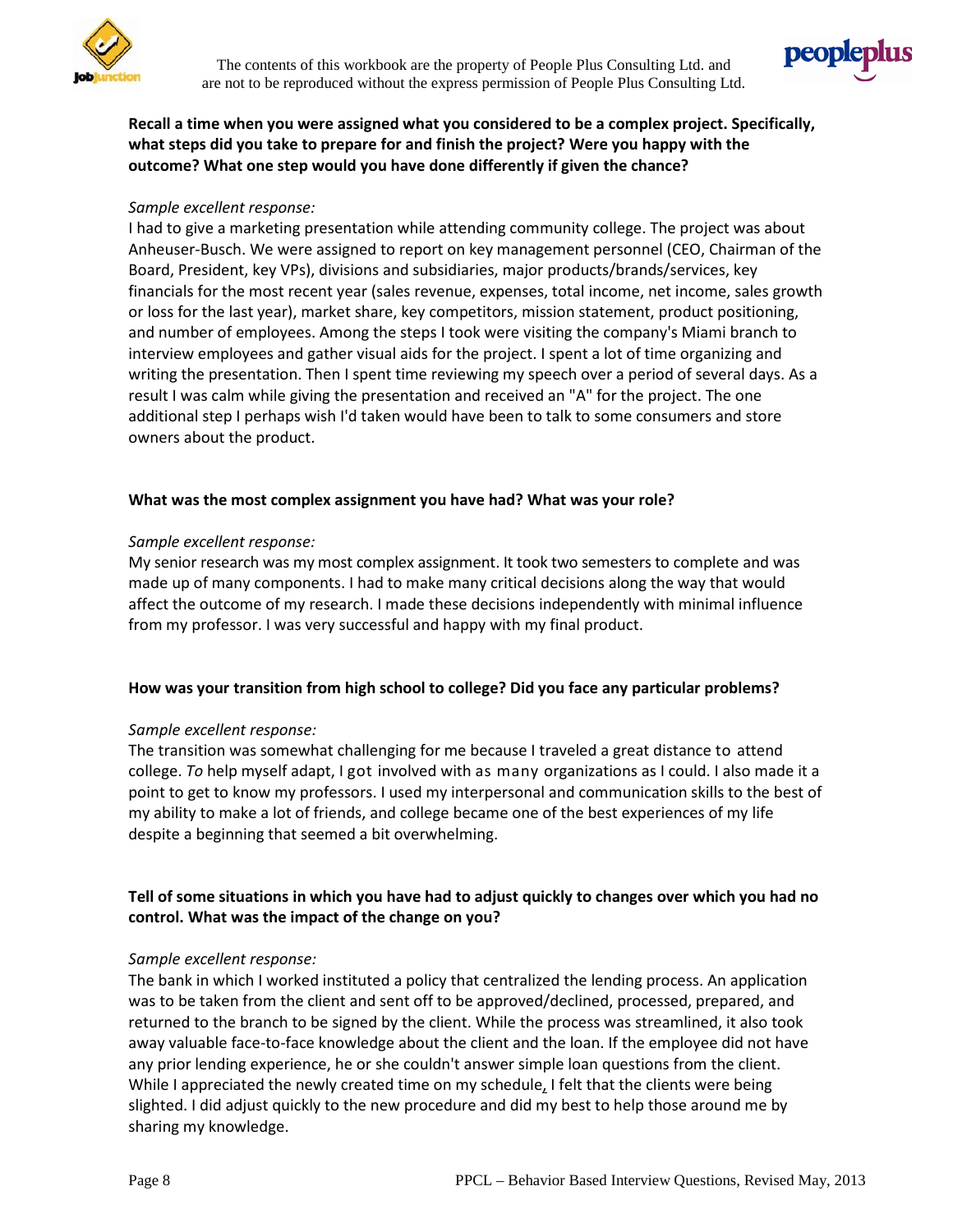



## **Compare and contrast the times when you did work which was above the standard with times your work was below the standard.**

### *Sample excellent response:*

I was involved in two group projects in a psychology class. In the first, we had to decide on a research experiment to conduct and gather results from it. The group I was in was not very motivated, and the members wanted to do a simplistic comparison on color preferences of men and women. I felt that project was below the standard I was capable of. For the second project, I proposed a study in which we compared how people of different age ranges valued money. I knew the project would go over well with the teacher and would not be difficult to conduct. I proposed the idea in a way that sounded fun. Instead of collecting data in someplace boring, I suggested we could go to the mall. The group agreed and

worked relatively well on the project. Discussion is the key to mediation, and the key to my achieving a second project that I felt was above the standard.

## **Describe some times when you were not very satisfied or pleased with your performance. What did you do about it?**

### *Sample excellent response:*

I failed my first business calculus test, which made me very unhappy. I wasn't going to let this incident set the trend for the rest of the semester. I went to my counselor and arranged to meet with a tutor once a week. My tutor helped me out incredibly. My grades soon improved, and I went on to redeem myself from my one slip-up on the first test.

#### **What are your standards of success in school? What have you done to meet these standards?**

#### *Sample excellent response:*

I don't believe in trying to get by with the least possible effort, and I am always willing to ask questions to learn how to perform an assignment successfully. In my human-resources management class, for example, we were assigned a paper on "Why corporate culture is a practical way to increase income and productivity." All of the literature on the subject was written in the language of PhDs. I asked some other students what they were doing, and they said just writing their opinions and not doing any research to back up the claims. I felt I could do better. So I worked closely with my professor, who "translated" the academic literature for me, and over time I understood what was being written. Working with the professor's guidance, I turned in a very good paper. Asking questions is one thing I am not afraid to do and realize that without them I will be turning in work that is not as beneficial as it could be.

## **How have you differed from your professors in evaluating your performance? How did you handle the situation?**

## *Sample excellent response:*

After I wrote a paper for an English class, my professor told me that I was not doing the paper in the proper format or with the proper content. I went to him and asked if he would help me learn the correct way so that I could succeed with the paper. He did help me, and I ended up doing well in the course.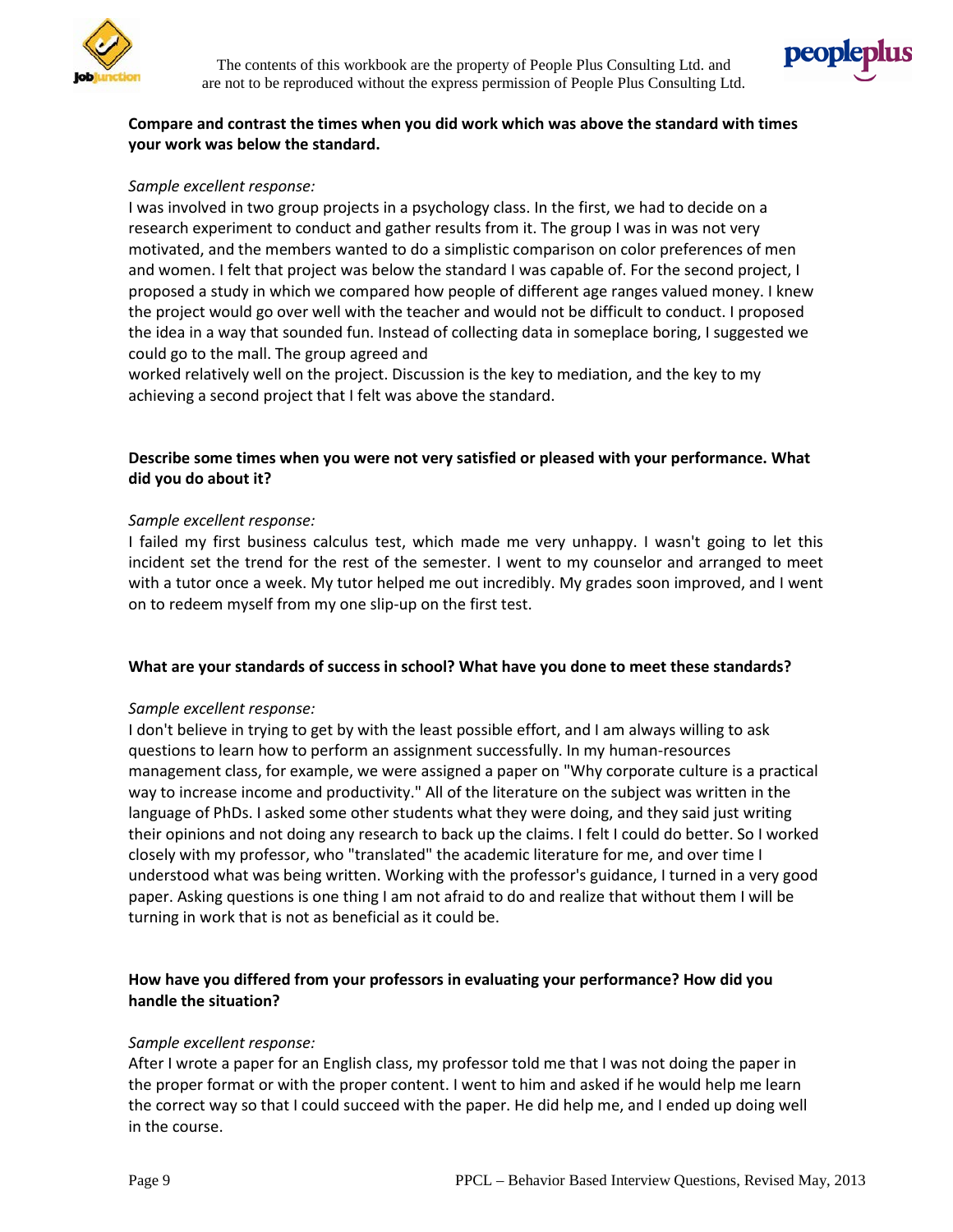



## **Give examples of your experiences at school or in a job that were satisfying. Give examples of your experiences that were dissatisfying.**

### *Sample excellent response:*

I turned a dissatisfying experience into a satisfying one when I was on the crosscountry team in college and had never run the whole race in under 30 minutes. With only a month left in the season, I decided that I would run the race in 25 minutes. I ran every day to build up my stamina, and in that last race I achieved my goal time of 25 minutes, which was a very satisfying experience.

### **What kind of supervisor do you work best for? Provide examples.**

### *Sample excellent response:*

I like to work for a supervisor who allows me the autonomy to perform my job to the best of my abilities. I also like constructive criticism and feedback so I can improve myself and the organization. One example was my boss at a university. He hired me as an administrative coordinator because of my administrative and organizational skills. He knew that I had many new ideas and allowed me the opportunity to implement many new programs. Of course, I kept him constantly informed and sought advice when needed. I improved communications in the department by implementing a departmental Web page. I also streamlined the check-in process by preparing the amount of work that could be done the day before. I improved staff morale by implementing a desk-assistant-of-the-month, which led to lower turnover. These are just a few examples. I was given the Recognizing Outstanding Student Employees Award for my efforts and unique ideas. I gained not only my boss's confidence and support but his respect as well.

## **Describe some projects or ideas (not necessarily your own) that were implemented, or carried out successfully primarily because of your efforts.**

#### *Sample excellent response:*

I had been recently given the duty of being the head swim team coach for the YMCA I was employed with. A swim meet was just around the corner, but only five swimmers had enrolled for the program, none of whom had ever been a part of an organized team. Funding would be cut for the team if more interest could

not be generated. So I decided that I would take action and actively recruit people to join. Not only did I have to run the practices and correct any technical mistakes the swimmers were making, but I had to contact other local swim teams to invite then to join the meet. I had to meet with the parents and the children separately and organize a way to help pay for t-shirts, swimsuits, goggles, and swim caps. By the third week of the program, I had gained 15 more swimmers and every single one had beat his or her own time in practice. When the meet came, I organized the events, ordered ribbons, and recruited volunteers. At the end of the meet, my team had come in first place among four other teams. The parents were delighted, and the profits from the swim team had skyrocketed to the approval of the board of directors.

## **Describe a situation that required a number of things to be done at the same time. How did you handle it? What was the result?**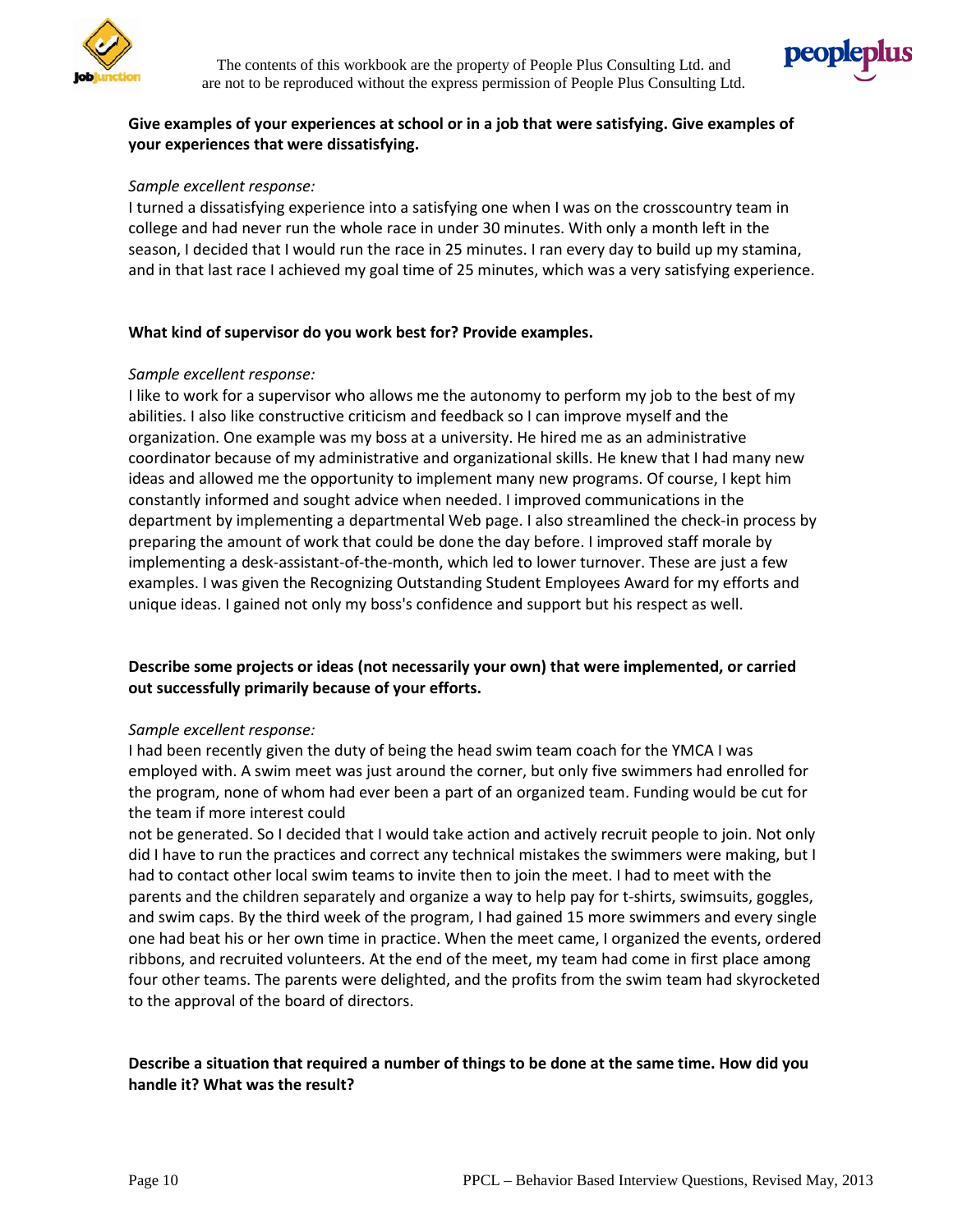



### *Sample excellent response:*

In my current job, I have to handle multiple responsibilities in developing new projects, maintaining existing ones, and maintaining good client relations. I allocate a certain amount of time for each area daily. That way clients can see very clearly that projects are progressing, and I have more satisfaction in accomplishing multiple tasks under pressure.

## **Have you found any ways to make school or a job easier or more rewarding or to make yourself more effective?**

## *Sample excellent response:*

I find that taking a proactive mindset to recognizing and solving problems before they happen make any job more rewarding. It not only saves time and effort but gives me a sense of accomplishment and ownership in my job. I demonstrated my proactiveness when I worked with Food Lion. As a bookkeeper, I was responsible for the offices. The safe was kept outside of the office in front of the cash registers, where anyone could get inside of it if I or another office associate had it open to drop a deposit or get money in and out. I realized that the situation was a security hazard. Although we could not move the safe to the inside of the office where it was more secure, I ordered a time lock compartment and had it installed, and the safe could be opened only at a specific time when the store closed each day. Only money could be dropped through a slot in the compartment door. We kept large sums of money in that compartment. We kept operating cash on hand since we needed some excess money to perform daily functions. One month after I left that store to attend college, I learned that it was robbed. Because of my efforts and foresight, the robbers only got a small amount of cash. My previous supervisor thanked me for my efforts, which gave me a great feeling, and I carried this proactive mindset to my other jobs thereafter.

## **How do you determine priorities in scheduling your time? Give examples.**

#### Sample *excellent response:*

I took a time-management course in which I learned to prioritize all tasks on A, B, or C lists. I always try to tackle the A list first. In every working situation, coworkers have always complimented me on how well I manage my time. I enjoy the social atmosphere of the office, but I make it a point not to waste much time on chitchat with colleagues. I've also learned that the average office worker spends about an hour a day handling e-mail. I make it a point not to deal with my e-mail more than once or twice a day, and I filter my messages into folders so I can prioritize the way I deal with them.

## **Tell of a time when your active listening skills really paid off for you -maybe a time when other people missed the key idea being expressed.**

## *Sample excellent response:*

When I presented my senior research in college, I was questioned by the members of my major department as a "panel." My grade was determined largely on my ability to answer the questions effectively and smoothly, which depended very much on my ability to listen carefully to what was being asked. I had seen other students slip up when they misunderstood what the panel was asking because they didn't listen well enough. I succeeded in listening well and did well on my presentation.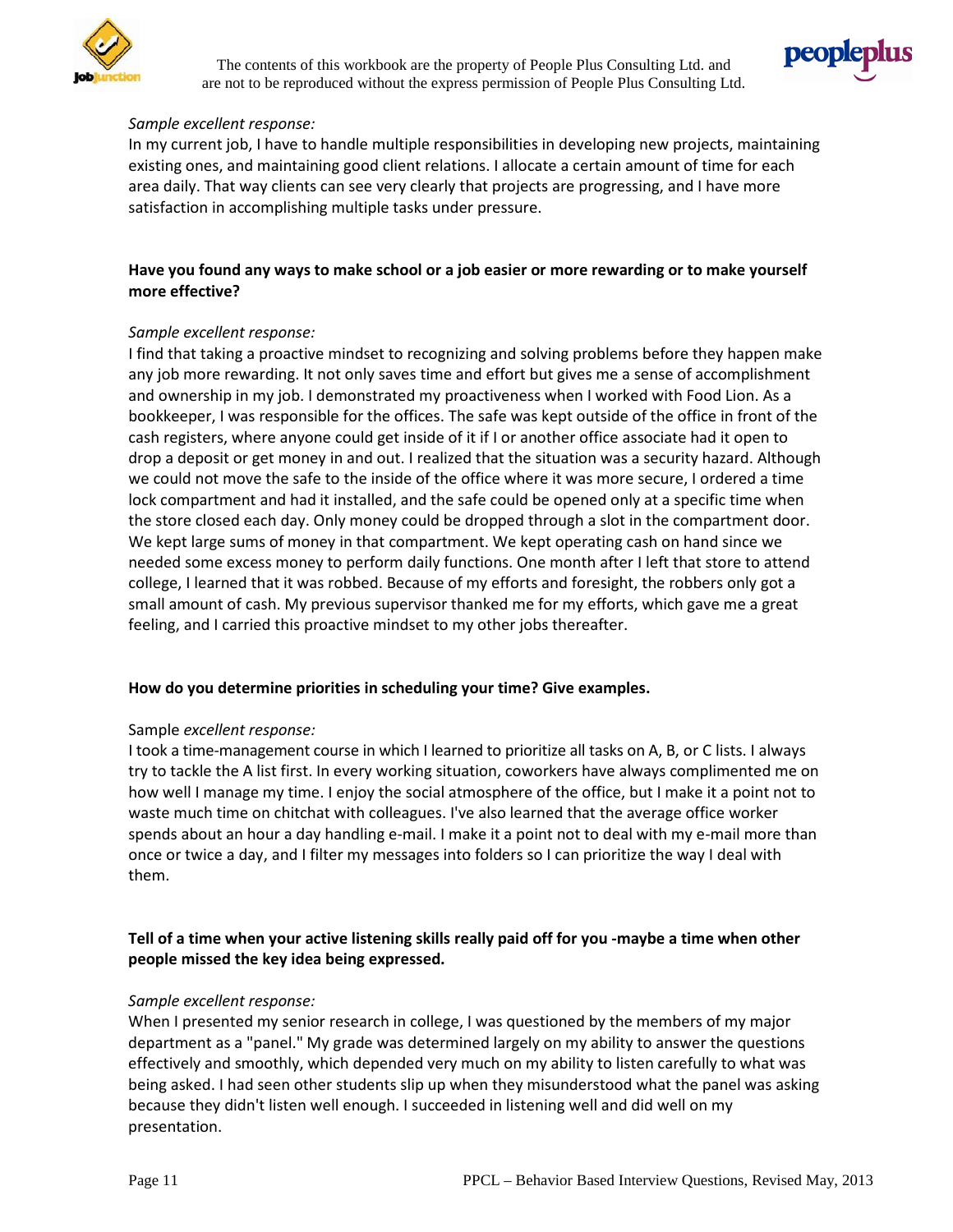



## **What has been your experience in giving presentations? What has been your most successful experience in speech making?**

### *Sample excellent response:*

I have grown to be a confident presenter. My most successful presentation took place at my university when I was responsible for presenting a leadershipdevelopment program for a class of Resident Assistants. The point of my program was to teach each RA his/her leadership style, so he/she knew how to interact on his/her floor as a student leader. The most significant aspect of this program is that it taught them about their leadership styles without their knowing it. Each student filled out a general questionnaire that asked about preferences. Each person according to his/her responses were assigned to a group with a general name. I then gave each group a book to read. Each group had to read it aloud. After each group read each book, I then explained how each group tackled the task. They all had handled the task differently. Each student successfully understood how they approached tasks and from that how they would approach their job as an RA. Not only did I engage the audience in what was being presented, I have since seen the program adapted in other presentations by RAs in that class. Not only did they enjoy it, they learned something about themselves that would help them help their residents.

## **Tell of the most difficult customer service experience that you have ever had to handle -- perhaps an angry or irate customer. Be specific and tell what you did and what was the outcome.**

### *Sample excellent* response:

I was making business phone calls behind the membership office at the YMCA when an angry man came up to the counter demanding a refund. He began yelling at the membership workers and complaining about the swimming program, saying that it was a rip-off. The other workers were flustered, and even though membership services were not my department, I calmly asked the man what was wrong. He said that his son had been in swimming lessons for four weeks and was still afraid of the water. Instead of instantly giving him the refund, I offered to personally give his son private swim lessons for a week, explaining to him that sometimes children react differently to each instructor's teaching techniques. He finally agreed to accept without the refund. After a week of private lessons, his son was no longer afraid of the water and he could swim nearly a lap of the pool. At the end of the lessons, not only did he sign his child up for another paid session of private lessons, but he bought a family membership and apologized to me for his behavior the week before.

## **Give an example of when you had to work with someone who was difficult to get along with. Why was this person difficult? How did you handle that person?**

## *Sample excellent response:*

As a Resident Advisor, I had another RA who often sought me as a person to confide her complaints to and shared quite a bit of information about activities she'd engaged in that violated the rules. Although I did not mind being a resource for this person, I knew that I could not compromise my integrity or her residents' safety. Although she became very outraged and angry with me, I talked to her about the situation and told her that I would have to tell my supervisor. She eventually understood my responsibility and why I had to come forward with information. She knew that what she had done was against the rules, but never realized before I talked to her that she had jeopardized her residents' safety.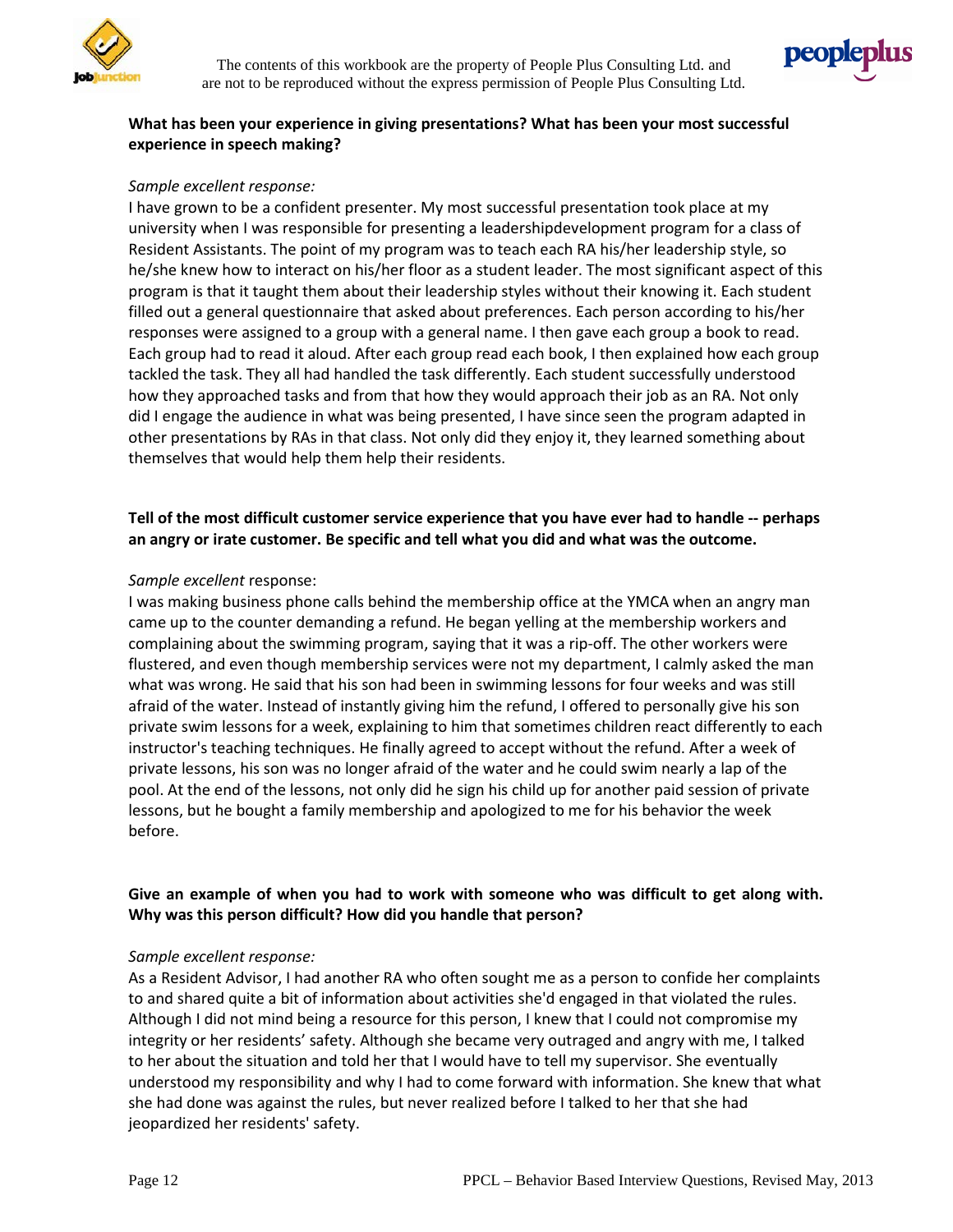



## **Describe a situation where you found yourself dealing with someone who didn't like you. How did you handle it?**

## *Sample excellent response:*

When I first began working at the YMCA, I was the youngest member of the staff. An older woman really "knew the ropes" of the place. When I first got there she barely acknowledged my presence, and through word of mouth I discovered that she thought that I was too young to successfully fulfill my duties because I was so inexperienced. She assumed I was immature. I did my job and took every opportunity to make a good impression. I was a very diligent worker and behaved in a highly professional manner at all times, learning quickly the best way to do things. After about two weeks of the silent treatment from her, she came up to me and told me how impressed she was with me. She told me that I had done an excellent job and was the fastest learner that she had ever seen. She apologized to me for ignoring me and took me under her wing and shared what she knew with me.

## **Give me a specific example of something you did that helped build enthusiasm in others,**

## *Sample excellent response:*

When I was coaching my swim team at their first swim meet, the swimmers on my team were intimidated by the other team because they were bigger and obviously more experienced. The other team members looked like pros in their matching swimsuits, unlike my swimmers' mismatched suits. I encouraged them and told them that they had practiced for so long and so hard that they deserved just as much respect as those other teams. I told them that it didn't matter whether we had matching swimsuits or not and that I would stand behind them 100 percent no matter what. They were so excited and pumped after my speech. They cheered each other on, and not only did every child break his or her own record, but my team won first place in the meet among four other teams that had been together for a much longer time.

## **Tell me about a difficult situation when it was desirable for you to keep a positive attitude. What did you do?**

## *Sample excellent response:*

While directing a play, I was faced with numerous problems. The sets were not coming together; the performers were fighting and not working hard; the technical aspects of the play were far from complete, and in general it was a mess. I was the "stage manager," which means that I tell people when to go on stage and tell the crew when to bring pieces of the set on stage. So I organized everything and told people to do specific jobs and asked them in a firm yet positive manner. People began to have fun, and the production went on extremely well (all performances sold out). The play was regarded as one of the smoothest shows to have been produced by the group.

## **Give me an example of a time you had to make an important decision. How did you make the decision? How does it affect you today?**

## *Sample excellent response:*

My sophomore year was about to begin and I had to decide on a major. I could not waste any more credits figuring out what I was interested in. I took some personality and career assessments to get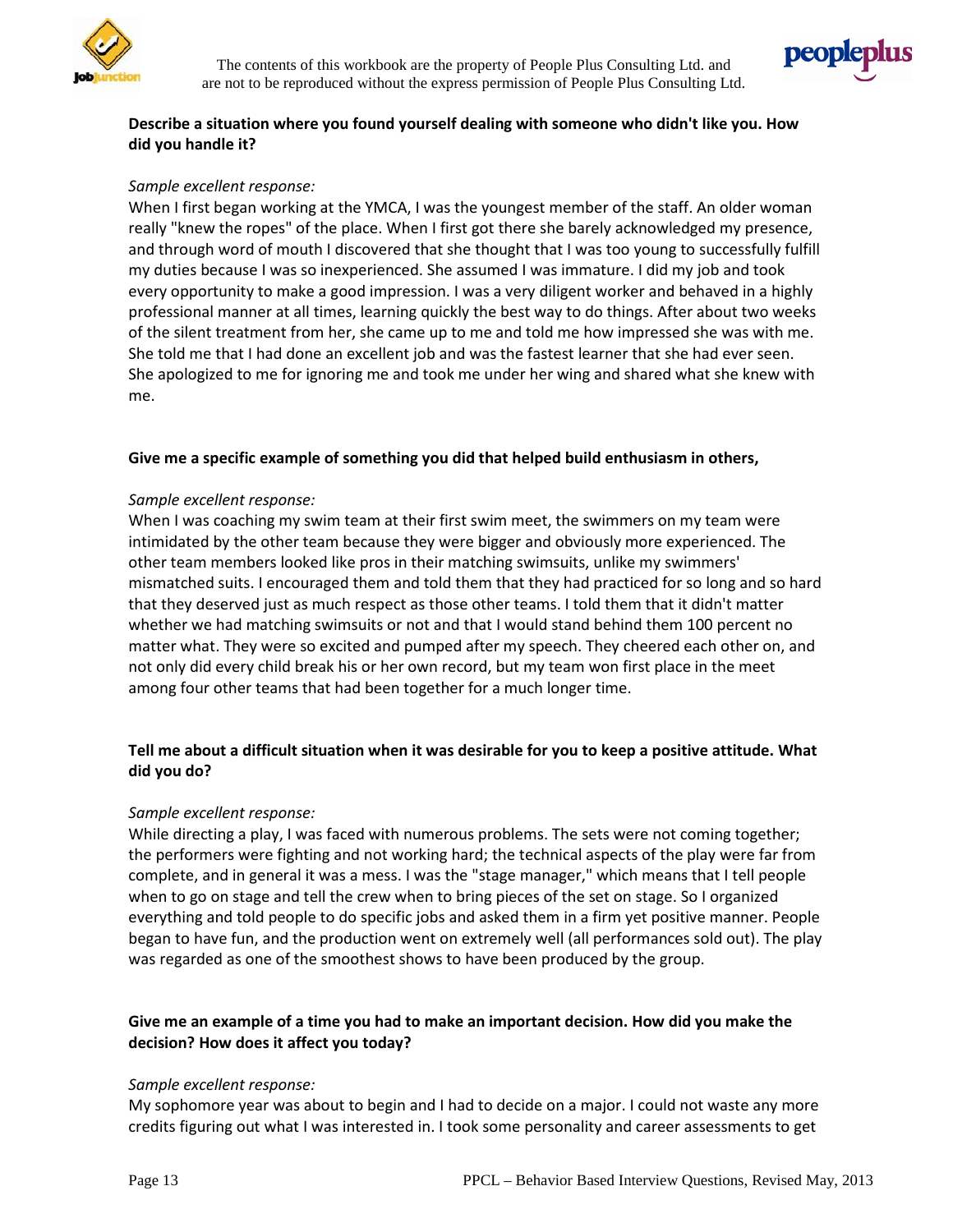



a better handle on my interests, skills, and values. I talked to faculty in several departments to decide which faculty members I was most comfortable with. I studied the course offerings to see which courses appealed to me the most. I decided on communications studies and feel it is the best decision I ever could have made.

## **Give me an example of a time you had to persuade other people to take action. Were you successful?**

## *Sample excellent response:*

I was the leader of my macroeconomics group in college. As leader, I had to delegate parts of the assignment to other group members. Not only did I do a written part for each paper, but I gathered all of the props we needed for our oral presentation, and I typed all of the five papers assigned. I was also taking four other classes at the time. By the fourth paper, I decided to persuade some of the other group members to edit and finalize it. I learned a lot about delegation and leadership when I discovered that they were happy to help out.

## **Tell me about a time when you had to deal with a difficult person. How did you handle the situation?**

### *Sample excellent response:*

I have participated in several groups throughout my academic career. Recently, I had to work with a group in my statistics class and I had some personality clashes with one of the group members. However, I realized the importance of completing the assignment in a prompt and efficient manner. I made it a point to put my differences aside and complete my part, along with offering assistance to the other group members. As a result, we finished our assignment without any conflict.

## **Tell me about a time you had to handle multiple responsibilities. How did you organize the work you needed to do?**

#### Sample *excellent response:*

While attending college, I also worked at a law firm. I was successful because I practiced good timemanagement skills and I made a to-do list every day. As I completed each task, I checked it off the list. It is funny how something so simple can keep you so organized. As a result of my to-do lists, I was able to visualize my daily progress.

## **Tell me about a time when you had to make a decision, but didn't have all the information you needed.**

#### *Sample excellent response:*

I had to make a decision recently between two configurations on one of our routers. Time was quickly moving away from me, and I had to have all the equipment back up in a matter of minutes. I chose the configuration that I had the most data on because I knew at least that I could better troubleshoot it if there was a problem. My decision was the right one.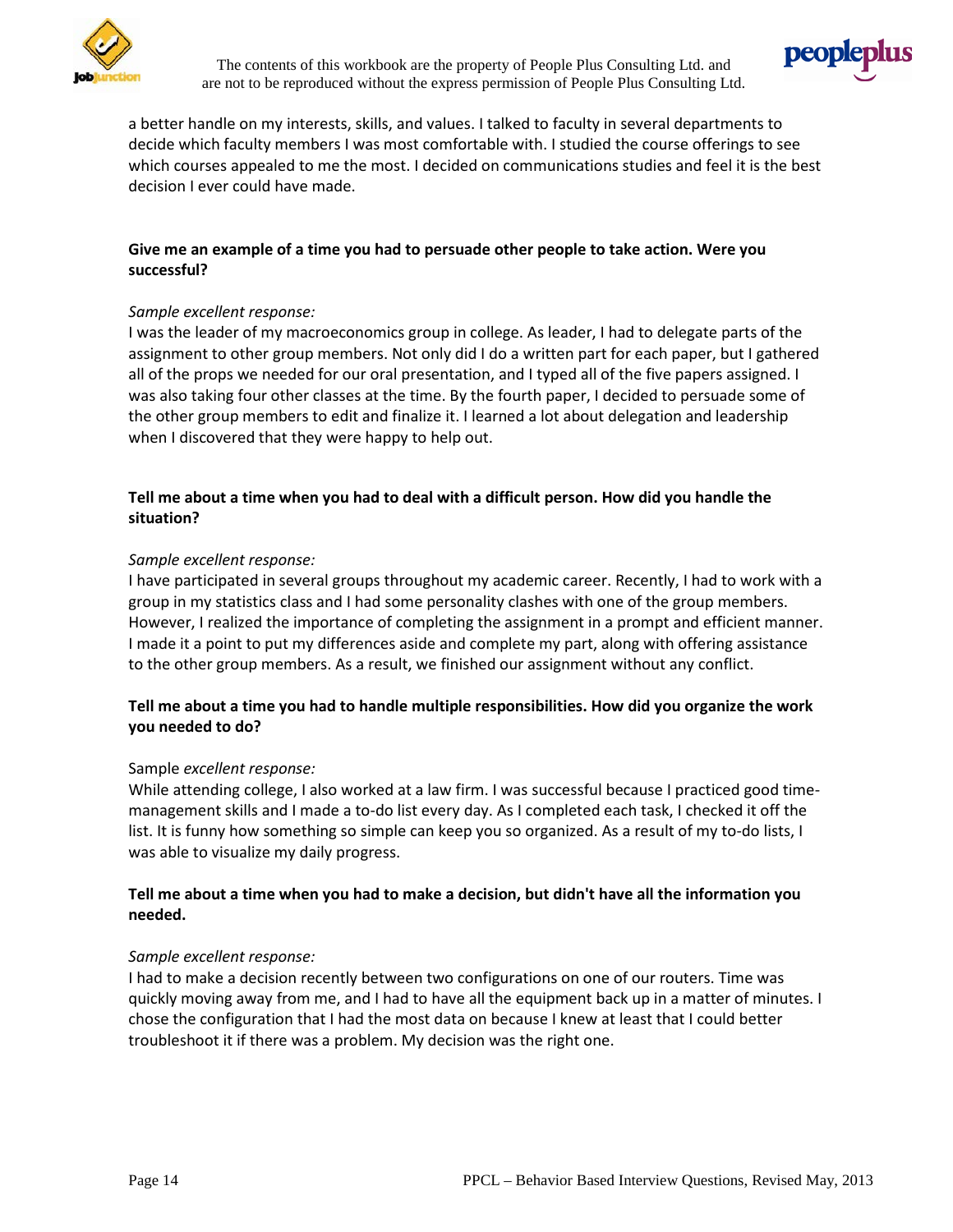



## **What suggestions do you have for our organization?**

#### *Sample excellent response:*

After examining several sources, including your company's annual report and Web site, as well as some of your competitors' sources, I see that you have a strong product line with good demographic segments, in a growing industry. I did notice that your competitors seem to direct more of their efforts to the baby boom market, and while that is certainly a large market for your products, I think you have a great opportunity to expand your target market and increase your market share by marketing your product line to the Baby Boomers' kids -- Generation Y. These teens and preteens are extremely brand conscious and have a high discretionary income -- and you are in a great position to attract them to your product and build a very large core of brand loyal consumers on top of your existing customer base.

### **What is the most significant contribution you made to the company during a past job or internship?**

#### *Sample excellent response:*

My organization was undergoing an accreditation process. I developed two detailed accreditation self-evaluation reports that documented how the organization met accreditation standards. These self-evaluations served as basis for accreditation site visits and enabled all eligible programs to be accredited in record time.

#### **What is the biggest mistake you've made?**

#### *Sample excellent response:*

The biggest mistake in my life that I have made is taking for granted the sacrifices my parents endured for me. I look back and realize that everything they did for me was so that I could succeed in life. I am thankful now and do everything to my best ability to make them proud because I am so thankful that they have been there for me so that I can give back to society and to my job the opportunities that they never had.

## **Describe a situation in which you had to use reference materials to write a research paper. What was the topic? What journals did you read?**

#### *Sample excellent response:*

In my academic career I have had to write several research papers. The most recent one I wrote was on whether zero-tolerance policies about drugs and weapons in high schools are reasonable. To answer this question, I went to

several high schools and interviewed their principal or top-level employees. I also interviewed students and parents. I visited the Health Department to gather data. Finally, I conducted the remainder of my research on the Internet. As a result, I was able to get perspective from every group this topic would effect.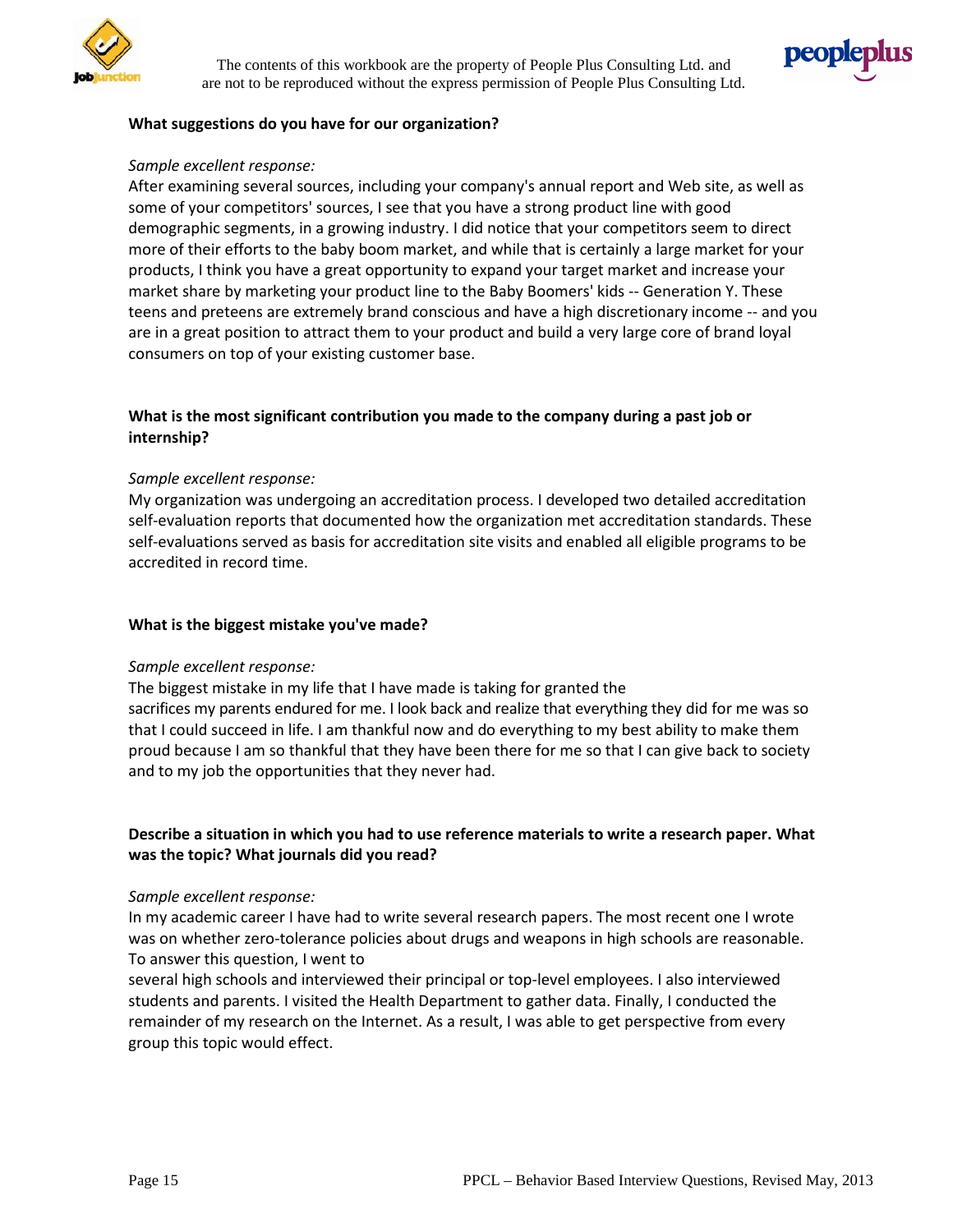



## **Give me a specific example of a time when a co-worker or classmate criticized your work in front of others. How did you respond? How has that event shaped the way you communicate with others?**

## *Sample excellent response:*

Another manager became upset with me since some projects were not being completed. Without discussing the situation with me first, she criticized me in front of one of the employees I directly supervised. I was upset that she made me look bad in front of my workers, but I remained calm and asked her to step into the office so that we could talk about it in more detail. We discussed the problem, and she learned that the non-completion of the tasks was not my fault. Another manager did not receive his instructions telling him the tasks he needed to complete. After that I learned not to jump to conclusions when dealing with others that I work and that sometimes a miscommunication can lead to a much larger problem. I've learned to get the complete facts.

## **Give me a specific example of a time when you sold your supervisor or professor on an idea or concept. How did you proceed? What was the result?**

## *Sample excellent response:*

Last summer, I wanted to help organize a summer camp for local low-income children. My supervisor knew the demand would be there but feared we would not have enough staff. I convinced her that since I went to the facility daily, I could network with acquaintances and convince them of the importance of this camp. My supervisor trusted me. We had hundreds of children sign up for the program, and I had reached so many people that we were able fully staff the camp, as well as have a backup supply of people who were willing to volunteer their time and services to the organization.

## **Describe the system you use for keeping track of multiple projects. How do you track your progress so that you can meet deadlines? How do you stay focused?**

## *Sample excellent response:*

I keep an electronic hand-held organizer that I synchronize with a schedule on my computer. I keep track of each task in order of priority and due date. I use an electronic organizer because it is very portable and has an alarm to remind me of about what is due so I don't have to waste time by looking at my organizer every hour. I start with the projects with the closest due date and the highest priority. I take these tasks and then schedule times in my calendar for me to work on them to ensure I meet deadlines. I stay focused by going over my organizer each night before bed so I know immediately what I have accomplished and where I need to start the next day. Here let me show you...

## **Tell me about a time when you came up with an innovative solution to a challenge your company/class/organization was facing. What was the challenge? What role did others play?**

#### *Sample excellent* response:

The trucks at Wal-Mart come loaded by personnel at by a distribution center, box-by-box. After receiving a few trucks, I noticed that my employees were unloading broken merchandise that took a lot of time to clean up before the rest of the truck could be finished. The broken glass, paint, or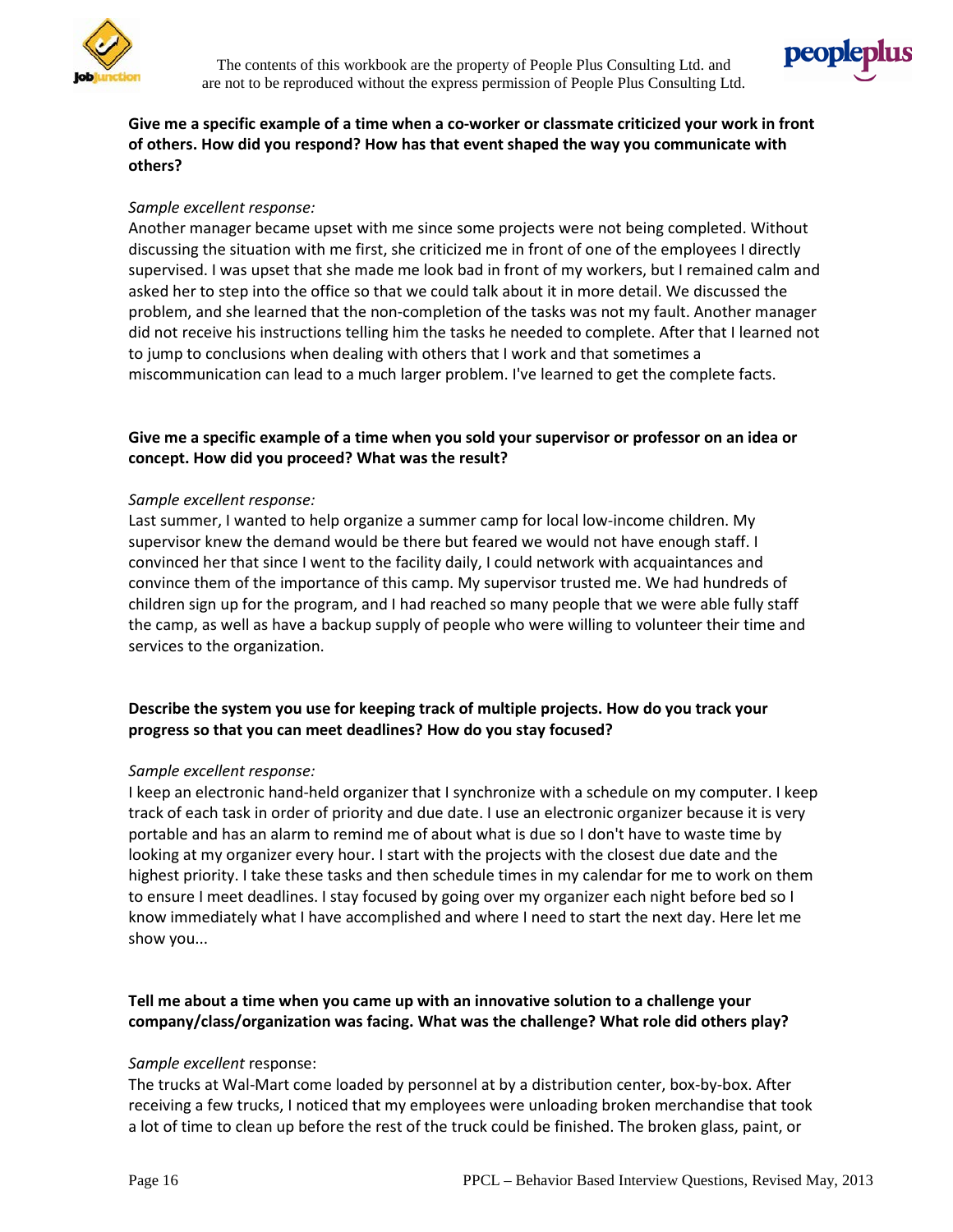



whatever material it was prevented the employees from preceding farther into the truck, causing more person-hours than normal. I noticed that the merchandise was broken because heavier boxes were on top of lighter boxes. After a couple of days of this situation, productivity decreasing, I learned that the rest of the stores in my district faced the same problem. As a result, I asked each store to take pictures of the mess so the distribution centers could see exactly what was happening. I also asked each one to write down how many additional person-hours it took to clean up the mess. After we gathered this information for a four-week period, we had a pretty a good estimate of how much the company was losing, approximately \$9.50 per person-hour...an average of \$125 per store times 15 stores times 30 nights a month amounted to a substantial sum. We took the information as a group to our district manager. Once he realized how much money his district was losing each month because of broken merchandise in the trucks, he contacted his regional manager, and the trucks after that were loaded more carefully. The district made our Profit and Loss the next month by a 9 percent increase.

## **Describe a specific problem you solved for your employer or professor. How did you approach the problem? What role did others play? What was the outcome?**

### *Sample* excellent *response:*

When I was working as a receptionist at an apartment complex, a tenant argued that he had turned in his rent payment the day it was due. He stated that he had slipped it under the door because our office was closed for the day. I decided to consult my manager because I realized that maybe the office needed a sign that stated that we did not accept rent money that is slipped under the door. My boss agreed, and we posted the sign. We never again had a problem with tenants who claimed they'd paid their rent that way.

## **Describe a time when you got co-workers or classmates who dislike each other to work together. How did you accomplish this? What was the outcome?**

#### Sample *excellent* response:

When I worked for a law firm, my co-workers and I had a huge mailing to complete. We had the choice of working more efficiently as a team -- or individually in a much more time-consuming manner. My two co-workers did not care for each other and they wanted to complete the mail-out on an individual level. When I presented them with the evidence that we would finish at least an hour earlier by working together, they decided that working together was the right path to take. As a result, we finished the mail-out in a short period of time and could work on other tasks that day.

## **Tell me about a time when you failed to meet a deadline. What things did you fail to do? What were the repercussions? What did you learn?**

## *Sample excellent response:*

I recently failed to meet a deadline in my communications course with a project I had to do on the Internet. I did not meet the deadline because I underestimated the amount of time the assignment would take me to complete. Therefore, the assignment was incomplete when I turned it in. As a result I lost points on my final grade. I learned the importance of examining tasks more carefully so I can better estimate the amount of time required to complete them. I also learned to build some flex time into projects so that if my estimates are wrong, I'll still have time to complete the tasks.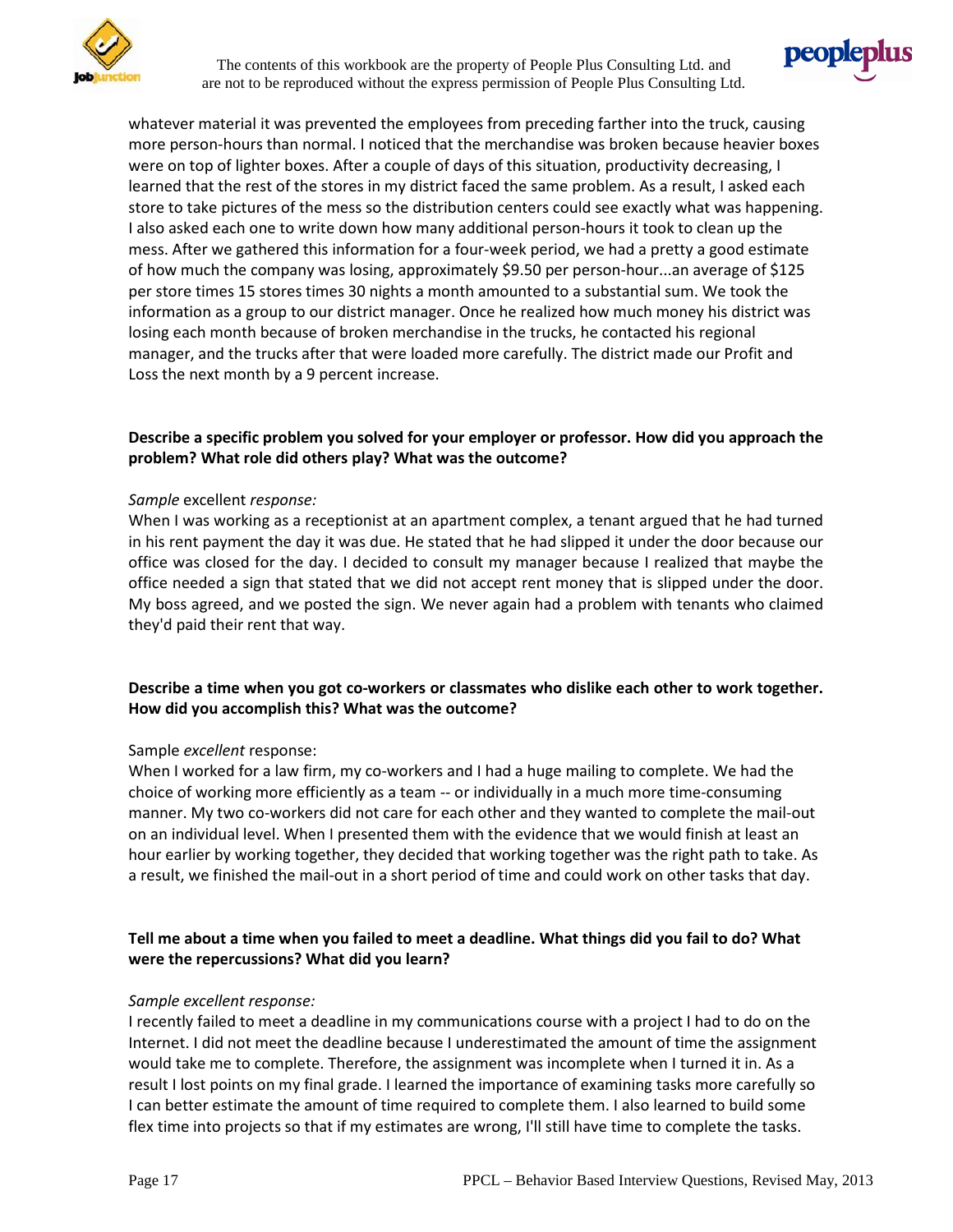



## **Describe a time when you put your needs aside to help a co-worker or classmate understand a task. How did you assist him or her? What was the result?**

#### *Sample excellent response:*

I was studying right before a major finance test. As the class came into the classroom a couple of students indicated that did not understand a concept that I did. Although there was a small section of material that I had not completely mastered, I realized that I knew enough about that section that I could perform well enough to earn a good grade. I knew that the section that the other students did not understand was a major portion of the exam since the professor had an interest in this particular subject. I stopped what I was doing to explain to the small group about the Multiplier Effect of Bank Reserves on the overall supply of money. Those students learned enough from what I taught them that they did well on the exam. I missed a few points on the section of material that I had not mastered, but I did well enough to get an A, and the satisfaction I got from teaching others the concept made me feel proud.

## **Give two examples of things you've done in previous jobs or school that demonstrate your willingness to work hard.**

### *Sample excellent response:*

The day we had inventory at Best Buy, I worked a 13-hour day. I did this because I knew we were understaffed and that a lot of the lower-level employees who would be working with the inventory team were very nervous about being in charge of the inventory when many of them had never done it before. Conveniently, I used to work for the inventory company that was handling our store, so I still had a fairly deep understanding of their processes and methods. I typically work 8-9 hour shifts, but I stayed longer after my shift to ensure that our lower-level employees felt comfortable and that the inventory got started on time and that it took off in the right direction. I met with a few of the lower-level employees, and I told them a few tips on how to solve problems they may encounter, and it worked; they all seemed to feel a little more comfortable. Then I walked the store and made sure that it was presentable for our guests and in case we got a surprise visit from headquarters. I couldn't stay for the inventory myself because I had class in the morning, and it would've put me over my 40 hours for the week, but I was glad I could stay long enough to make everyone feel a little more comfortable, and that I had time to make them all feel appreciated.

Another example of something that merited a lot of effort on my behalf was my marketing research paper. I enjoy group projects because I enjoy learning about the perspectives of others; however, sometimes the burdens appear to outweigh

the benefits. Having a group project such as this one with 5-6 team members was a difficult task when most of us had school and jobs to juggle. We created an online survey and sent it to everyone on our contact list. We were doing research for a museum, and they had a contact list of awardwinning artists whose perspectives they wanted us to use in our project. Anyone whose email didn't work or who didn't fill out the survey we tried to contact over the phone. Then we ran all of that data through SPSS and started to create our paper -- in completion our paper was 120 pages. The project was an amazing experience and I am so proud to say I've done it, I love having the opportunity to talk about what I have accomplished, but it merited a great deal of effort and a lot of learning along the way. My group was good; they were a solid group of people who were smart and willing to put in the time, and we got the highest grade in the class. *[contributed by Cynthia Buenger]*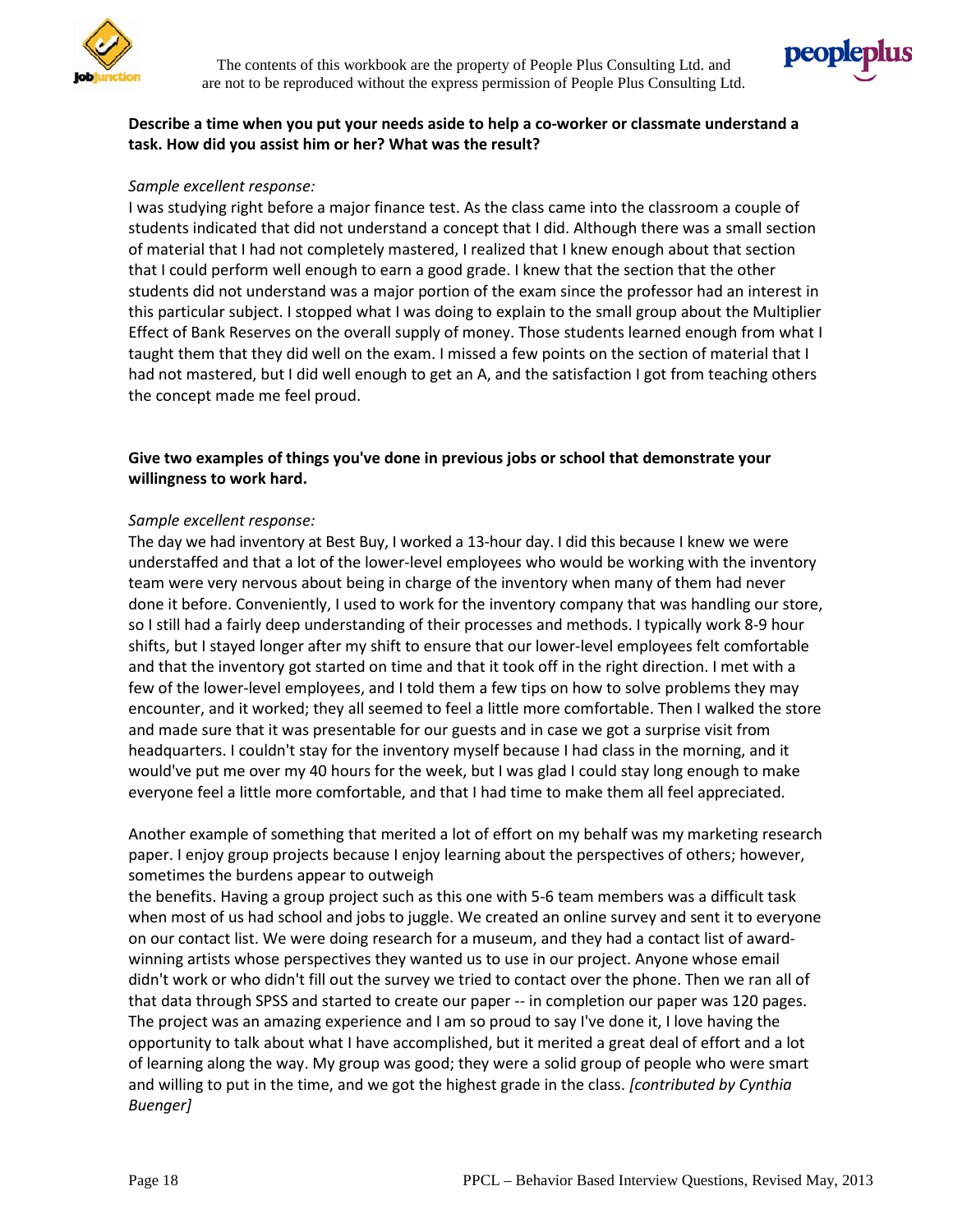



## **Describe the last time that you undertook a project that demanded a lot of initiative.**

### *Sample excellent response:*

During my internship with World Market, we were asked to pick an area or a problem and create a way to improve World Market process. I noticed that our food vendors were not really pulling their weight -- with the economic downturn and the price of gas especially, our sales are down right now, which often means decreased payroll -- so at this juncture it was critical that our vendors perform up to par so we don't have to waste our payroll hours doing their work. Initially I just wanted to change our vendor survey. The survey had 4 questions for each vendor, who got rated green (good) or red (bad) on each question -- that was it. So I turned it into 10 questions that each fell under the categories of one of the initial 4 questions. I also changed the rating scale to a 1-5 scale, 1-2 were red, 3-4 were yellow, and 5 was green. I did a Likert scale rather than a simple red, yellow, green concept because I wanted to be better able to track improvement. This didn't seem like enough to me; I decided there were so many other ways I could tweak the process. So then I created a new vendor scorecard (their feedback -- this shows them their weekly ratings in each area) and a new Vendor notes card (this is where any comments go and shows them any specific dates we had problems with their products, like spoiled milk, for example). I also created a new vendor expectations guide that was a little more professional and attuned to be consistent with the changed I made to the survey. Finally I created an idea for development, putting the survey on a hand-held scanning device so the Team Leader in charge of that area of the store could take the scanner around with her as she did the survey, increasing its accuracy. The survey would also show the vendors' scorecard history (last month, quarterly average, biannual average, and annual average) so we could determine whether or not the vendor was improving. [*contributed by Cynthia Buenger]*

## **What is the most competitive work or school situation you have experienced? How did you handle it? What was the result?**

#### *Sample excellent response:*

I worked at a retail store, where we had a competition to win an extra discount at the store. Our task was to get more credit-card applications than any other employee. I handled this task by presenting the customer with the benefits of signing up for the credit card and taking the time to explain to them what exactly they were getting into. This seemed to be a great way to deal with this task because people appreciated the honesty and were happy to get the card because of the benefits. I did very well with this task and ended up wining the contest. *[contributed by Kell]*

#### **Describe a project or situation that best demonstrates your analytical abilities.**

#### *Sample excellent response:*

During my Marketing Research course, we were assigned a group project to do marketing research for a local business. After we collected all of the data, we had to analyze the data in a meaningful way for the business and report the results. It turned out that I had the strongest analytical abilities in the group, so I led the rest of the group in analyzing the data. Because of my analytical skills, we found that the business had been targeting the wrong market all along and were able to show the owner the market segment that the business should be targeting. *[contributed by M. Kearney]*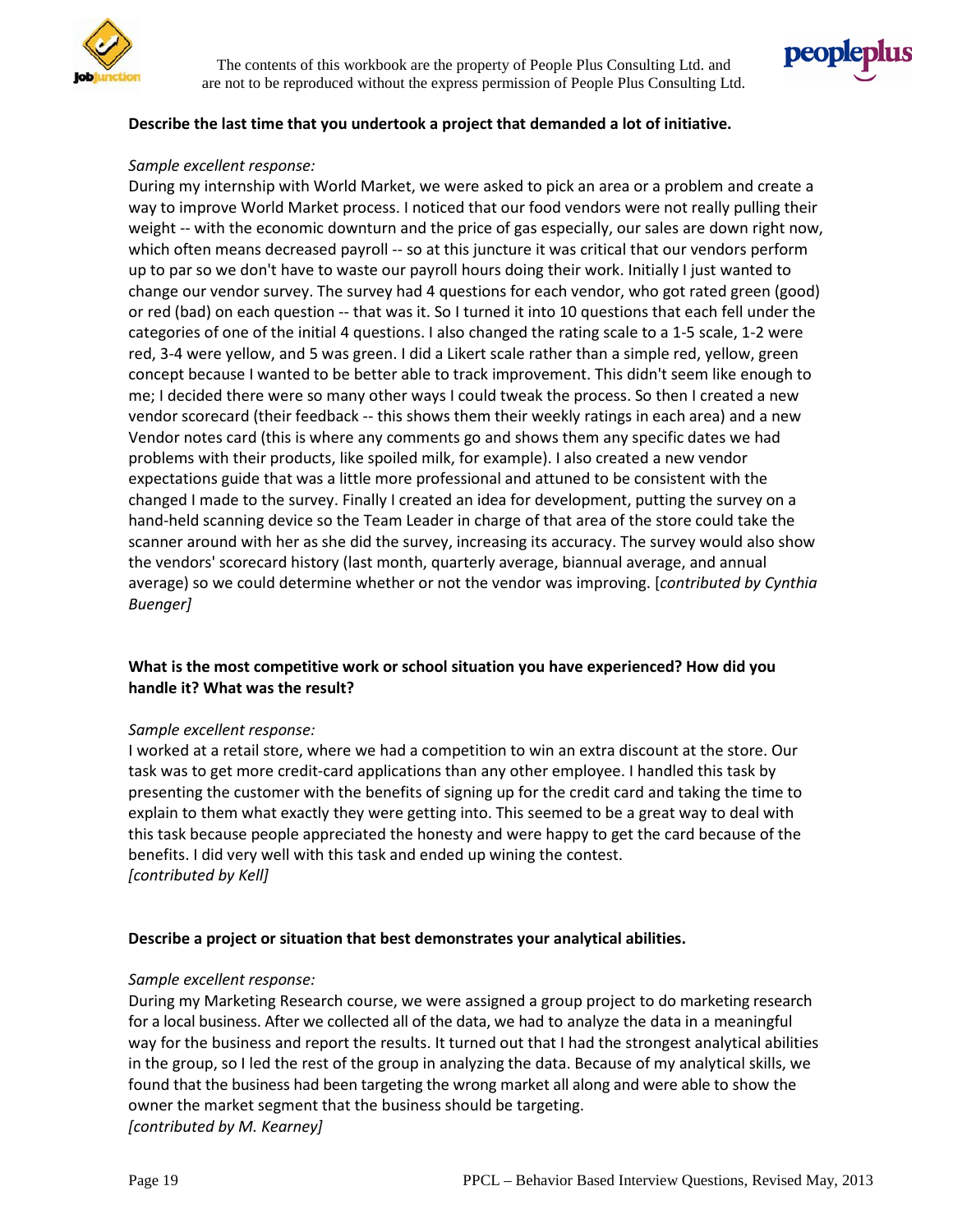



#### **Give an example of when you took a risk to achieve a goal. What was the outcome?**

#### *Sample excellent response:*

When I decided to study abroad in the spring of 2007, I had to weigh the pros and cons of the decision. People who study abroad typically get worse grades abroad than at home because of the educational and cultural differences, so Ihad to consider the risk to my GPA. I also had to consider how expensive it would be to live abroad without being allowed to have a job, so there was a financial risk as well. On top of this, when studying abroad at this particular university, because of the difference in education, I was allowed to take only 3 courses, which was significant to me because I already was on a strict schedule from switching majors so late in my college career. So I also had to consider the risk of cramming my schedule with difficult classes in my senior year. But I knew that this was going to be a life-changing experience that I may never get to participate in again. So I took the risk and studied abroad. Now, I have that experience, and it has made me a better candidate for places in my career. It shows that I can overcome great challenges and have been immersed into foreign culture, which is important in my career in the art industry. *[contributed by M. Kearney]*

#### **Tell about a time when you built rapport quickly with someone under difficult conditions.**

#### *Sample excellent response:*

While managing a high-end mall jewelry store in which the clientele are usually quite wellmannered and soft-spoken, I returned from a lunch break to find one of our newer sales associates struggling with an irate and somewhat irrational customer. Voices were escalating, with the customer spewing negative comments that could be heard from within the mall. While maintaining good relationships with our customers is a hallmark of our company, this particular situation was not ordinary by any means. I could tell the sales associate was in over his head with this encounter, so I quickly walked into the conversation-argument -- and proceeded to ask the customer several key questions so that I could both calm her down while also discovering more about her situation so that I could then defuse the confrontation and restore order in the store. In the process of talking with her, I found we had a common love of dogs and were able to talk about our dogs - sharing some funny stories -- before getting back to her specific problem with the store. In the end, it turns out the company that handles our credit card had been double-billing her account, and I was able to make a phone call and solve her problem.

## **Some people consider themselves to be "big picture people" and others are detail oriented. Which are you? Give an example hat illustrates your preference.**

#### *Sample excellent response:*

I believe that to be successful, you have to be both a big-picture person and detail oriented. You can't get caught up in just the details or you will lose sight of the long-term goals. And you can't get caught up in just looking at the big picture, or you will fail because of the lack of detail. As the group leader of a project for my marketing class, I definitely had to be both a big-picture person and detail oriented. I had to make sure that everyone was doing their part and working toward the goal of the project while, at the same time, checking every piece of the paper to make sure even the minuscule parts of the paper were correct and in place. Through using both skills, we earned an A on the project. *[contributed by M. Kearney]*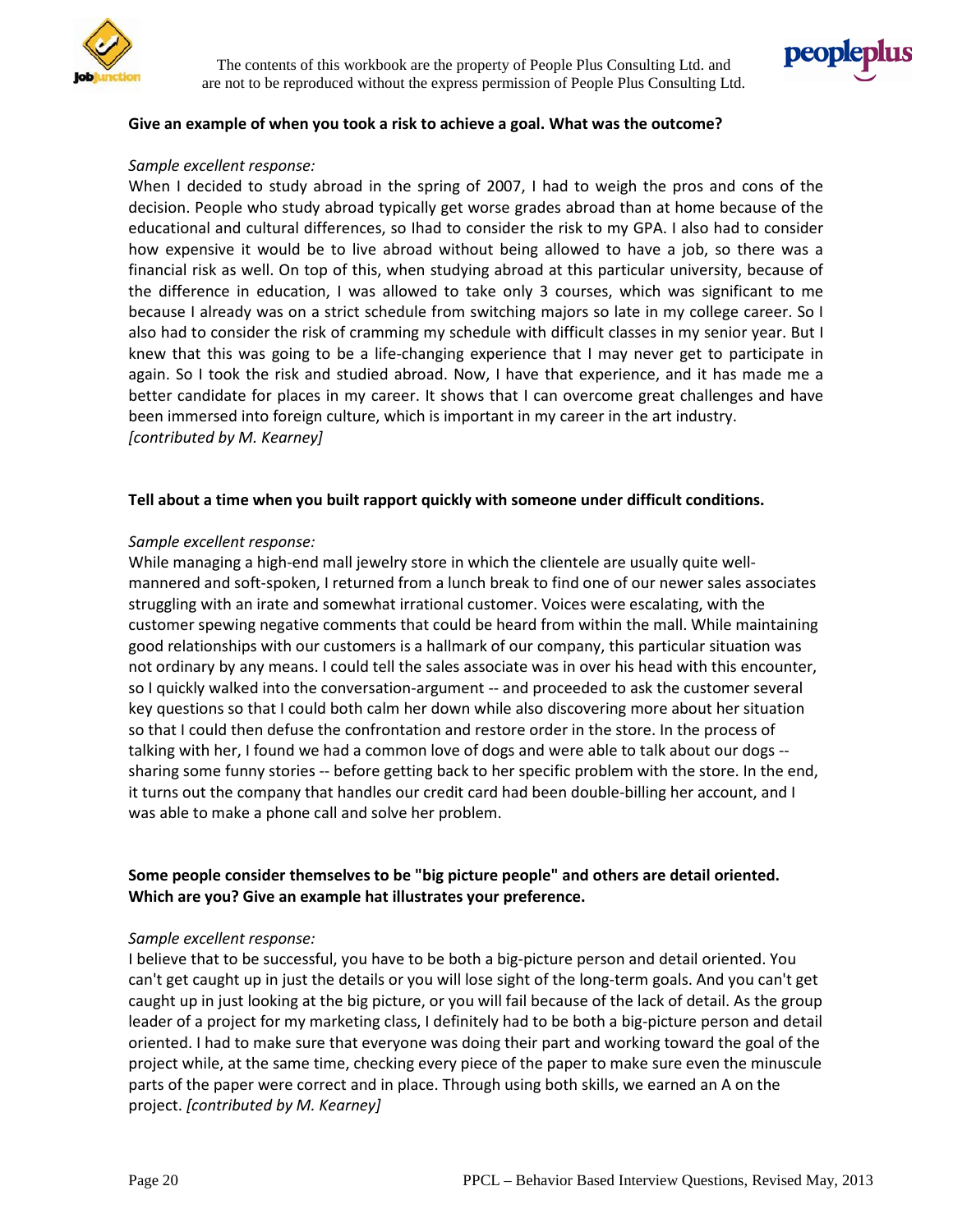



## **Describe a situation where you felt you had not communicated well. How did you correct the situation?**

## *Sample excellent response:*

Recently I had a situation where I was giving a presentation to a company and one of the upper managers had to step out during my presentation. He returned after I was done and was taking down my setup, and he asked if he could ask a question, I jokingly replied "no more questions" and then offered, "yes, of course, I would be happy to answer a question for you." Despite the fact that he had laughed at my initial joke, it was clear to me that it had not been received well. I then made certain that I went up to him and apologized and made it clear that I meant no disrespect and that sometimes I just become comfortable with people very quickly. He told me that I needed to be aware of my audience. This is something I have always known, but I believe the sting of this specific event has really brought it to light for me. *[contributed by Cynthia Buenger]*

## **Describe a time when you took personal accountability for a conflict and initiated contact with the individual(s) involved to explain your actions.**

## *Sample excellent response:*

As a member of the executive board of my fraternity, I was involved in decisions with where to do our community-service projects at times. At one point, the community-service chairman asked me where I thought he should make the next event. I told him we should do an event at the Boys and Girls Club. Some fraternity members complained to the community-service chairman for the decision because they wanted an easier event. I took responsibility for the choice and spoke to the individuals about my reasoning. I told them that I felt the event

would make more of a difference in the community than cleaning up a road as we usually do since it would allow us to be mentors to troubled youth as well as provide them with a cleaner building to use. It was better than simply doing manual labor and ended up being a successful event that everyone plans on doing again in the future*. [contributed by M. Keamey]*

## **Give me an example of when you were able to meet the personal and professional (or academic) demands in your life yet still maintained a healthy balance.**

## *Sample excellent response:*

My sophomore summer I studied abroad in Europe for six weeks with a program through my university. We were in Innsbruck, Austria, and I loved everything about the town and its surroundings, as well as every place I traveled to on the weekends. There was always something to see or do that was more fun and exciting than class, but I also knew that I couldn't make bad grades that would lower my GPA. To get the most time out of my weekend travels and weekdays in Innsbruck, I always did homework on the train on the weekends and for a few hours every day after class. I ended my summer abroad with many new friends, good grades, and great stories to tell of the cities I saw and adventures I went on. *[contributed by Carly Watson]*

## **Everyone has made some poor decisions or has done something that just did not turn out right. Give an example of when this has happened to you.**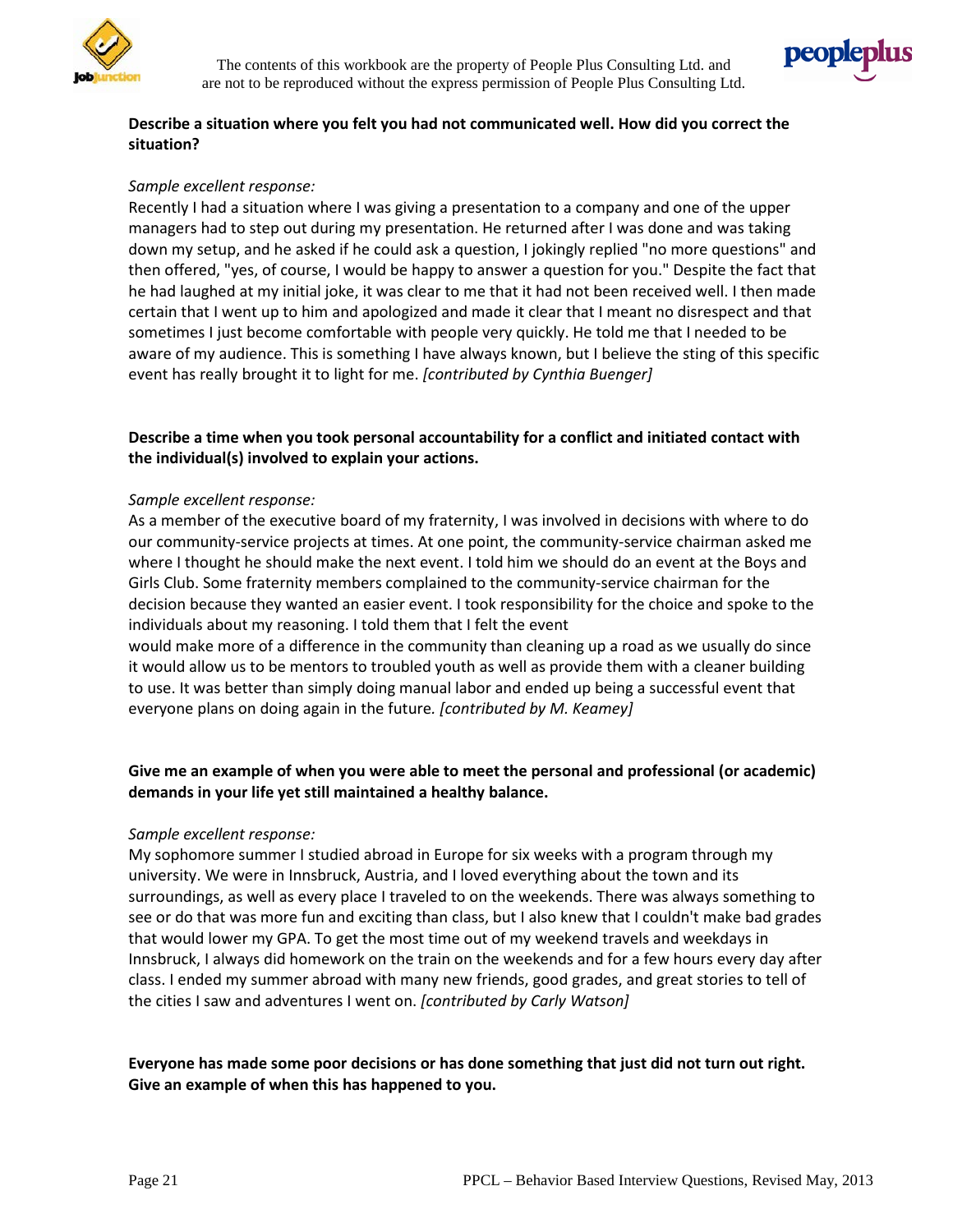



## *Sample excellent response:*

In my freshman psychology class, we had to do a group project and presentation, and we got to pick our group members. I was a freshman, and inexperienced with group projects, so I picked two of my friends, even though I knew that they were not hard workers and didn't care about their grades. At the time, I didn't care that they weren't good students, I just wanted to be comfortable with the people I was working with. I ended up doing most of the project very last minute and by myself because I couldn't get them to work on it with me. The project and presentation were both really bad, and all three of our final grades were almost 10 points lower because of it. Needless to say, I never picked a friend as a group member, again, unless I knew they were diligent in school. I learned to be more strategic about team members and also how to motivate people who are not as enthusiastic as I am. *[contributed by Carly Watson]*

### **What do you do when you are faced with an obstacle to an important project? Give an example.**

## *Sample excellent response:*

When faced with an obstacle to an important project, I always find a way to complete the project in the best manner possible. As an intern at the insurance company I worked for last summer, I was responsible for designing the marketing materials that are handed out at the conventions and to insurance agents to keep the company on top of their minds. Since I was unfamiliar with the materials and the designing software, it took me a little while to get a grasp on it. By the end of the workday on the deadline, I did not have all of the materials completed. So I spoke to my supervisor and tried to work something out. She told me that I was not allowed to do more than a certain number of hours in a week and that the materials needed to be done to turn in to production early the next morning. So I suggested that I stay after work that day to complete the project without hourly compensation. After a little persuasion, she allowed it, and I had the materials completed for the next morning successfully. *[contributed by M. Kearney]*

## **Tell about the most difficult or frustrating individual that you've ever had to work with, and how you managed to work with that person.**

## *Sample excellent response:*

I had a boss who would micro-manage every single project, often causing missed deadlines and frustration throughout the department. We all worried about our department's reputation within the organization, but since he was our boss, we felt helpless to try and change anything. It was indeed frustrating knowing you could complete a project on time, only to have your boss need to stop you and question what you were doing and suggest changes. But I got the idea that maybe if I talked with the boss and showed him that we could get more done as a department if we all worked together to have better communications and to trust each other to ask for help and direction when we needed it. Since we worked together, rather than against each other, the boss gained confidence in us to do our jobs, and we were able to do our jobs and also regain the reputetion of the department.

#### **Tell about a time when your trustworthiness was challenged. How did you react/respond?**

## *Sample excellent response:*

For my public-relations course, we had to do a group project to make a publicrelations campaign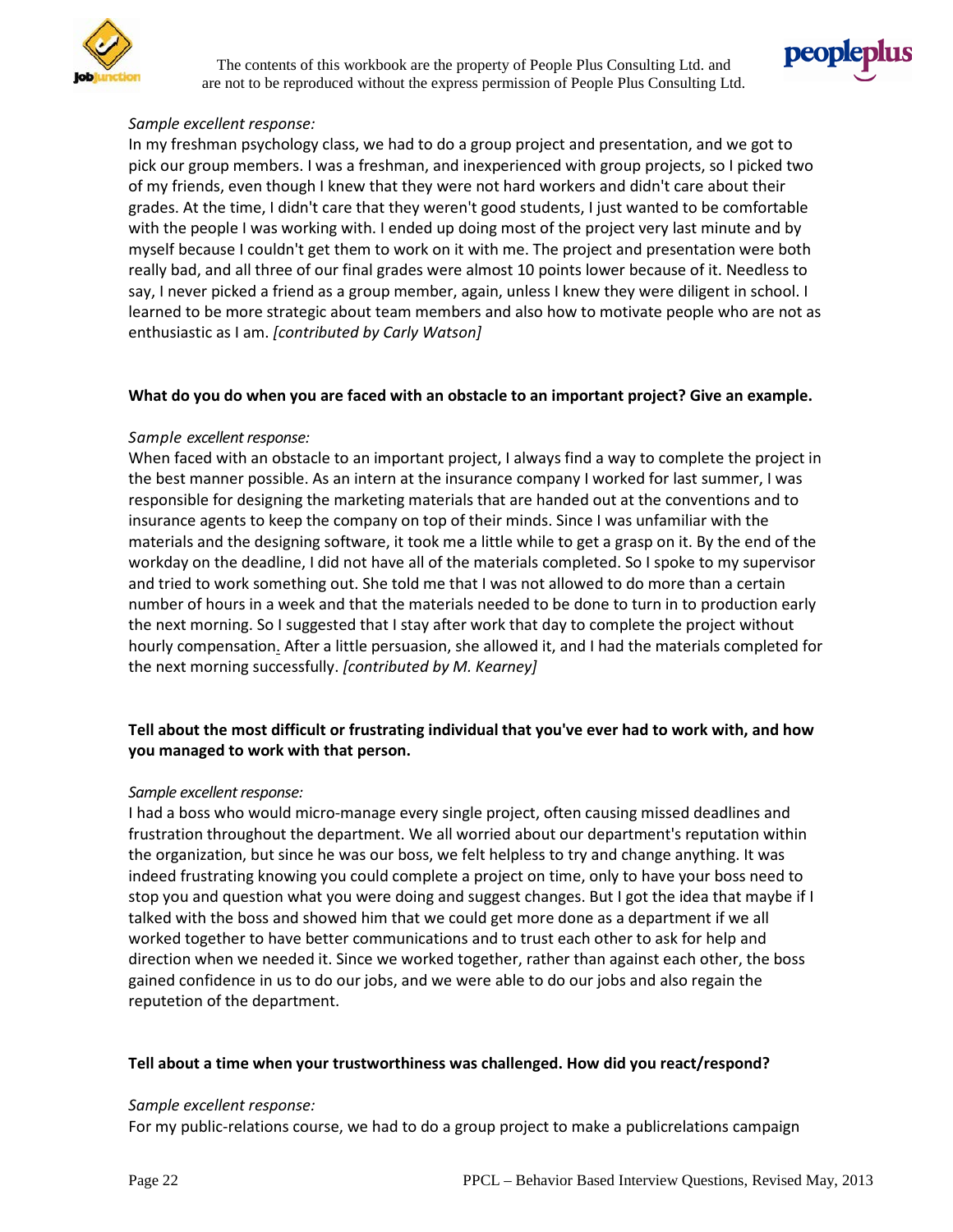



for an organization. At the same time, I had three other group projects and six classes that were becoming extremely challenging to juggle. Some of the group members knew this, so they expressed their concern and some doubt after I offered to take a significant portion of the project upon myself. I persuaded them to trust me and told them about the many things I am able to successfully juggle. I asked them to let me prove it to them, so in the end I completed my part early and we earned a high grade on the project. *[contributed by M. Kearney]*

### **Describe a situation when you were able to have a positive influence on the actions of others.**

### *Sample excellent response:*

Last semester my organization raised more than \$1,500 for a local organization, The Children's Home Society. It was a last-minute fundraiser. We did this over the course of a week, and it was right before the holiday season. There were 16 children who we were looking to help, and the goal of our campus was to raise \$200 per child. Ultimately the campus just took the total amount raised and divided it by the number of children; it came out to about \$179/child. This money was to help get these underprivileged kids who came from broken homes a good holiday season. What the math comes out to is that we made this happen for approximately 9 children. I was the one who took on this challenge and made and distributed fliers to the business-school faculty. I orchestrated the event, and I like to think that everyone in our organization feels as good about it as I do. I get goose bumps talking about it because it is one of the things of which I am most proud -- I really feel like I had a positive impact on a few lives, and that is what I live for -- I hope I made others in my organization feel the same. I am fairly certain I did. *[contributed by Cynthia Buenger]*

## **Tell about a recent job or campus experience that you would describe as a real learning experience? What did you learn from the job or experience?**

#### *Sample excellent response:*

My recent internship would be the greatest learning experience I have had lately. The format of the internship is to work in each of the varying departments for a few days to get the lay of the land. We were supposed to spend the rest of our 10 weeks working on our projects and running the store (acting as manager). I learned a lot about the processes of this specific organization and how they all work together, but I also learned a lot about applying management techniques. We had multiple training sessions that honed my leadership skills, but the application was where I really learned. I learned a lot about how to effectively interact with people. I made sure that before I would coach a team member on how to do something correctly, according to brand that I knew exactly why that was the way we chose to do it, because I wanted them to understand. I learned that understanding is the key to implementing -- I guess that's why I've always liked math, if I understand why I need to do a formula a certain way, then I will remember it and even appreciate it. *[contributed by Cynthia Buenger]*

#### **Describe a team experience you found disappointing. What could you have done to prevent it?**

#### *Sample excellent response:*

I recently worked on a project where we had to make a film, a documentary of sorts, on any topic we wanted -- it was really just about the medium of film. My team picked the project of exploring Diet Fad trends through the decades; we thought it would be amusing to see the crazy things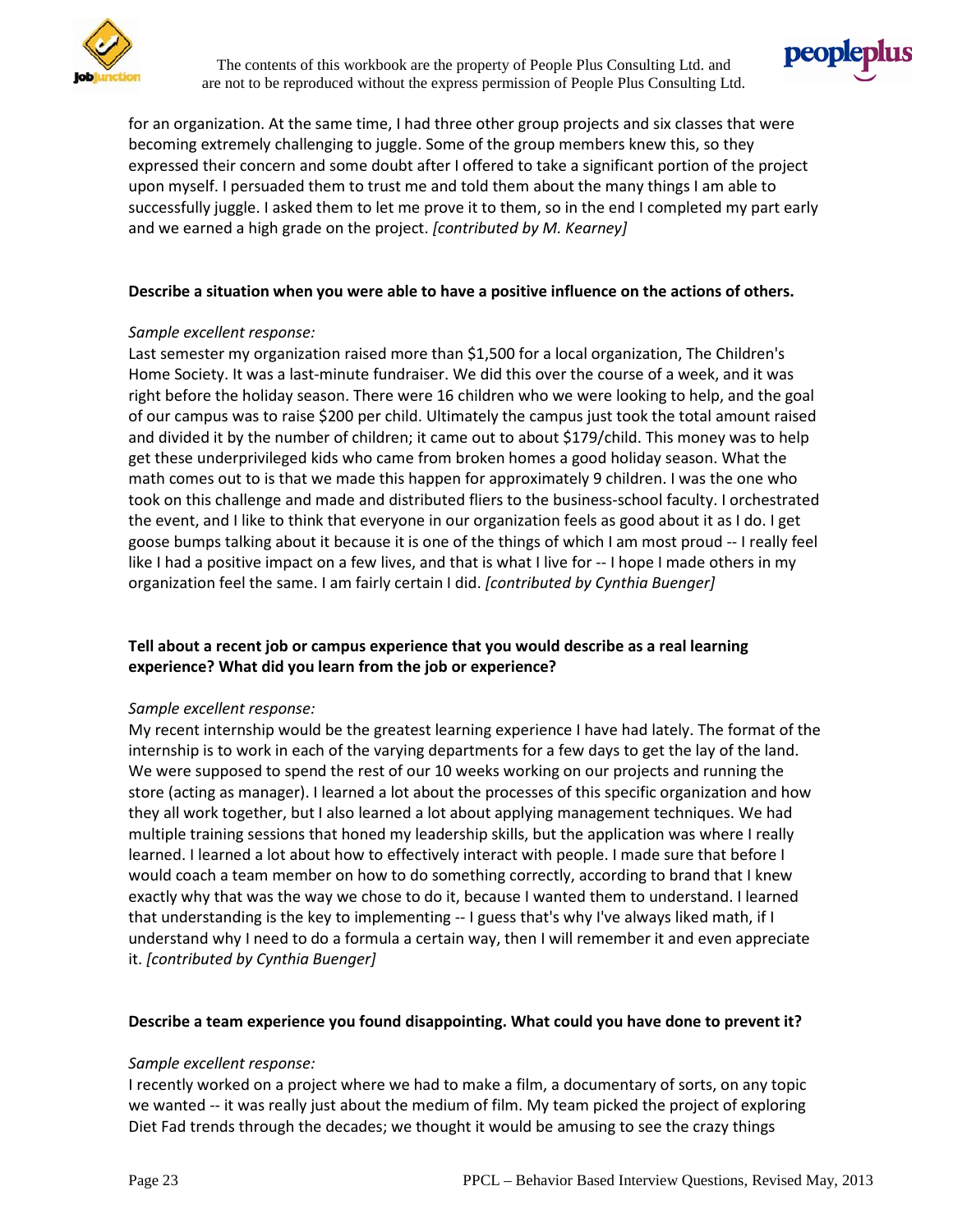



people have done for a better body image over the years. Although the project turned out very well, and I am pleased with the end result, I was disappointed in the communication, or lack thereof. Because of everything else I had going on this semester, I had opted not to be the group leader and thus the main communicator -- which was good for me. I like taking on the leadership role but once in a while I sit back and make sure somebody else does it so I still know how to be a supportive follower. Regardless, some of the group members did not turn in their research at the deadline, and our leader did not follow up with them on it. After it was a week overdue I had to jump in and map out a timeline for our team so we could get the project done. I had wanted to make sure we did not put it off because I knew film editing would be much more time consuming than we would anticipate. We got everything done with time to spare but most of our work ended up being during the busiest week of the semester for me and for some of the other members, so I wish the communications had been more thorough earlier on in the project. To improve the situation I could have jumped in earlier and been in touch with the leader about following up with the rest of the team, but I wasn't certain she hadn't followed up with them until I brought it up in class and they all asked, "wasn't that due last week?" The lesson I learned was to ensure that I am a consistently active participant even when I am not the leader; that way I am still maximizing my relationships with the group and working to improve my skills as well as those of the people working with me. *[contributed by Cynthia Buenger]*

### **Recall a situation in which communications were poor. How did you handle it?**

### *Sample excellent response:*

I worked on a team with several members, and while we worked in the same building, we often used email to communicate with each other. One of the members was not as comfortable with email as the rest of the team, and would always slow the team process down by repeatedly asking people to repeat or rephrase their emails -- always reading way too much into whatever was written in the emails. At one point, after an agonizing day of emails back and forth trying to explain a critical part of the work, I decided I simply needed to go to her office and talk with her about the problem. We met, and I listened to her issues, and together we worked out a solution in which the team still did most of its communications via email, but whenever this team member did not understand something, instead of sending a confusing collection of emails, she would either pick up the phone or walk to the other person's office and solve the miscommunication quickly and efficiently.

## **Describe a time when you had to make a difficult choice between your personal and professional (or academic) life.**

## Sample excellent response:

At the very beginning of my senior year of college, my best friend from home passed away. Classes hadn't even been in session for a week when I heard of the car wreck on Saturday night; at first the news wasn't very bad, but as days went on her condition got worse, and by Tuesday, the doctors declared that she would be brain dead forever. I was the mediator between her family and our friends, so when they made the difficult decision to let her go, I was the first to know and had to keep everyone else informed. I was in total shock in the beginning, so I immediately told my professors the situation and that I might be going home for the rest of the week. After getting upset and dealing with the pain that Tuesday afternoon, I realized that I couldn't skip a whole week of classes to go home because I would be way too far behind, and I didn't want to start my senior year like that. Even though I really wanted to be home with my family and friends during that whole